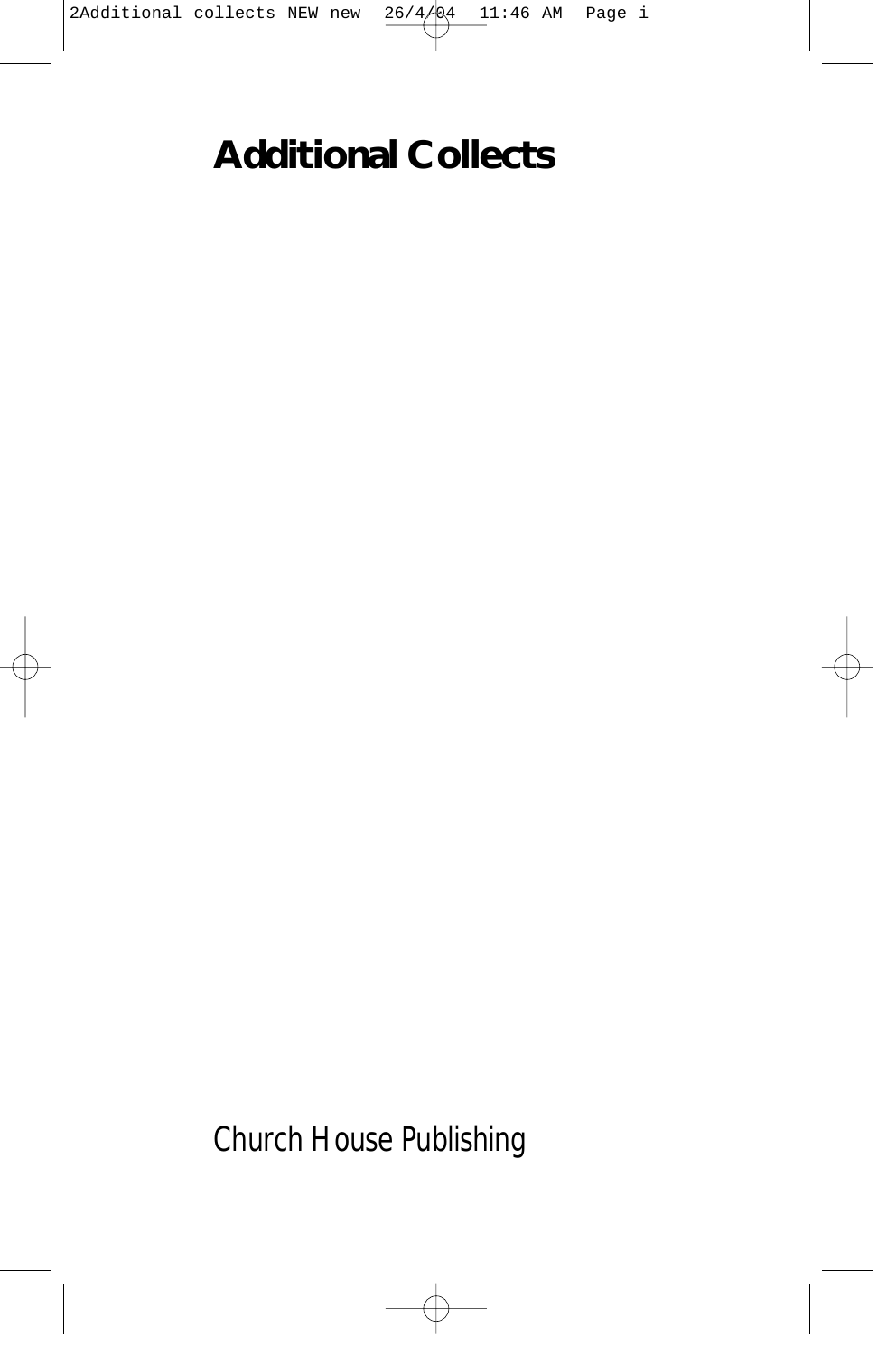Published by Church House Publishing Church House Great Smith Street London SW1P 3NZ Telephone 020 7898 1451 Fax 020 7898 1449 Copyright © *The Archbishops' Council 2004*  ISBN 0 7151 2087 5 All rights reserved No part of this publication may be reproduced in any form or by any means, electronic or mechanical, including photocopying, recording or any information storage and retrieval system, except as stated below, without written permission. Texts for local use The arrangements which apply to local editions of services cover reproduction on a non-commercial basis both for a single occasion and for repeated use. Details are available in the booklet *A Brief Guide to Liturgical Copyright* (see Copyright Information on page 29 for further information). Printed and bound byArklePrint Ltd, Northampton on 80 gsm Dutchman Ivory

Designed and typeset by John Morgan studio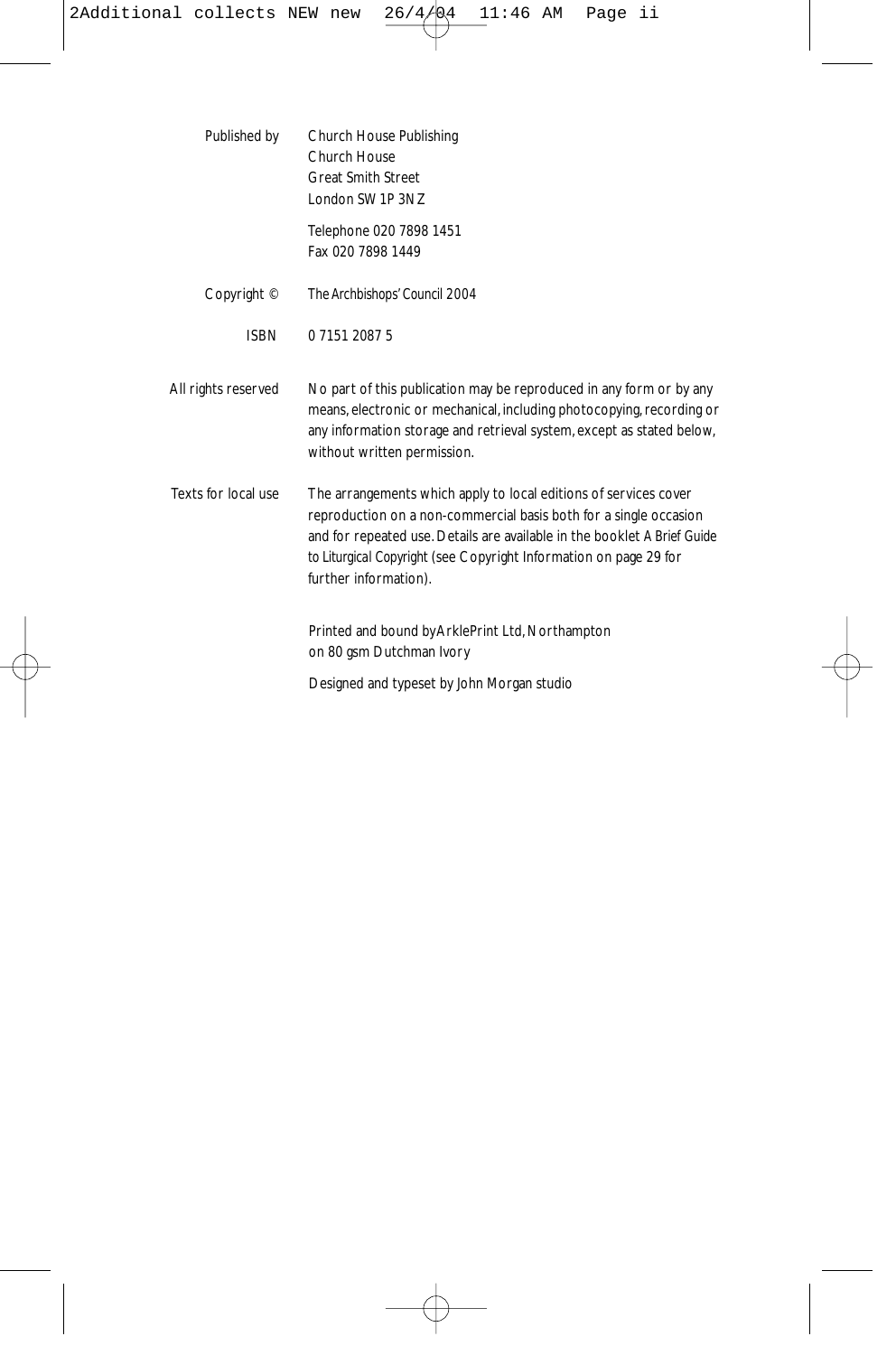

- 2 Introduction
- 3 Notes
- **Advent**
- **Christmas**
- **Epiphany**
- **Ordinary Time**
- **Lent**
- **Easter**
- **Ordinary Time**
- **Special Occasion**
- 28 Authorization
- 29 Copyright Information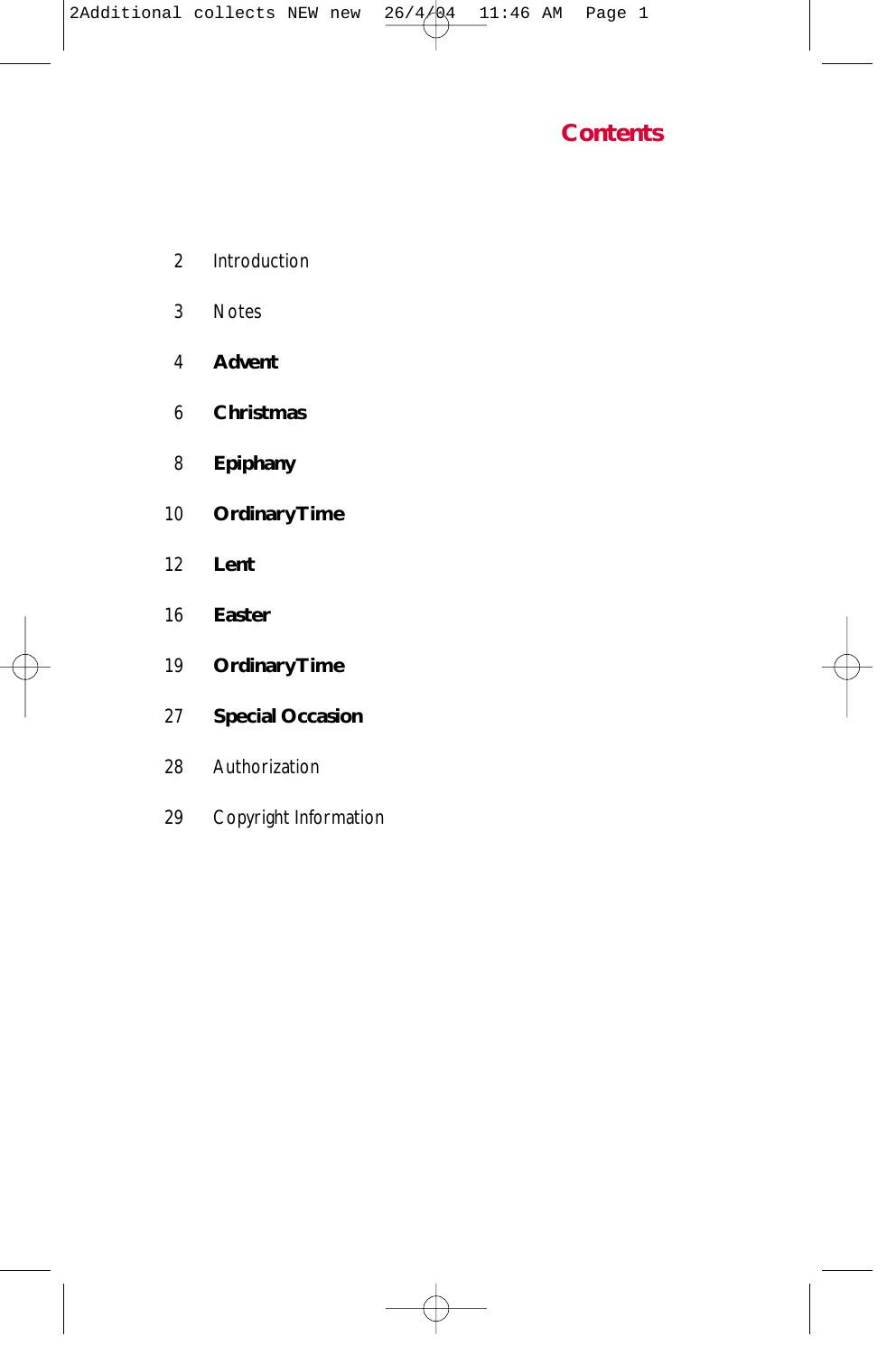# **Introduction**

The Additional Collects were commissioned in response to a request for 'additional collects in a worthy contemporary idiom'.They are intended to be

- ¶ short,
- ¶ simple in their syntax,
- ¶ vivid and interesting in their themes and imagery,
- ¶ accessible in the kind of language they use,

and to say something which is clear and distinct.All of them are based on new composition.

The Additional Collects incorporate petitions, ideas and metaphors drawn from reflection upon Scripture, upon the season of the Church's year (except in Ordinary Time), upon key theological themes, and upon the general experience of being a Christian today (but also in the light of the history of Christian faith and discipleship down the centuries).

As with most collects, these prayers are usually addressed to the Father and end with a pleading through Christ. Some, however, are addressed directly to the Son.These are for festivals marking events in the life of Christ: Christmas Day, the Presentation of Christ in the Temple, Palm Sunday,Ascension Day and the Sundays of Easter except Easter Day and Pentecost.The Collect for Pentecost is unique in being addressed to the Spirit.The Collects for the Sundays of Easter which are addressed to the Son have a common ending:'to the glory of God the Father' (in the case of the Second Sunday of Easter,'to the praise of God the Father').

The seasons make their mark on the Collects, with each one in a season reflecting something of the season's themes and flavour.The Advent Collects are not quite so strongly thematic as the original *Common Worship* Collects, but those for the Third and Fourth Sundays relate to the work of John the Baptist and the Blessed Virgin Mary respectively.The Epiphany Collects tend to make reference to the missionary work of the Gospel.The Lenten Collects, unsurprisingly, contain the themes of selfdiscipline and struggle against sin and evil, becoming more focused on the Cross from the Fifth Sunday of Lent onwards.The Easter Collects contain recollections of gospel accounts of the disciples' encounters with the risen Christ.The Collects for Ascension Day,Trinity Sunday and Christ the King all contain explicit reference to the immanent life of the Holy Trinity.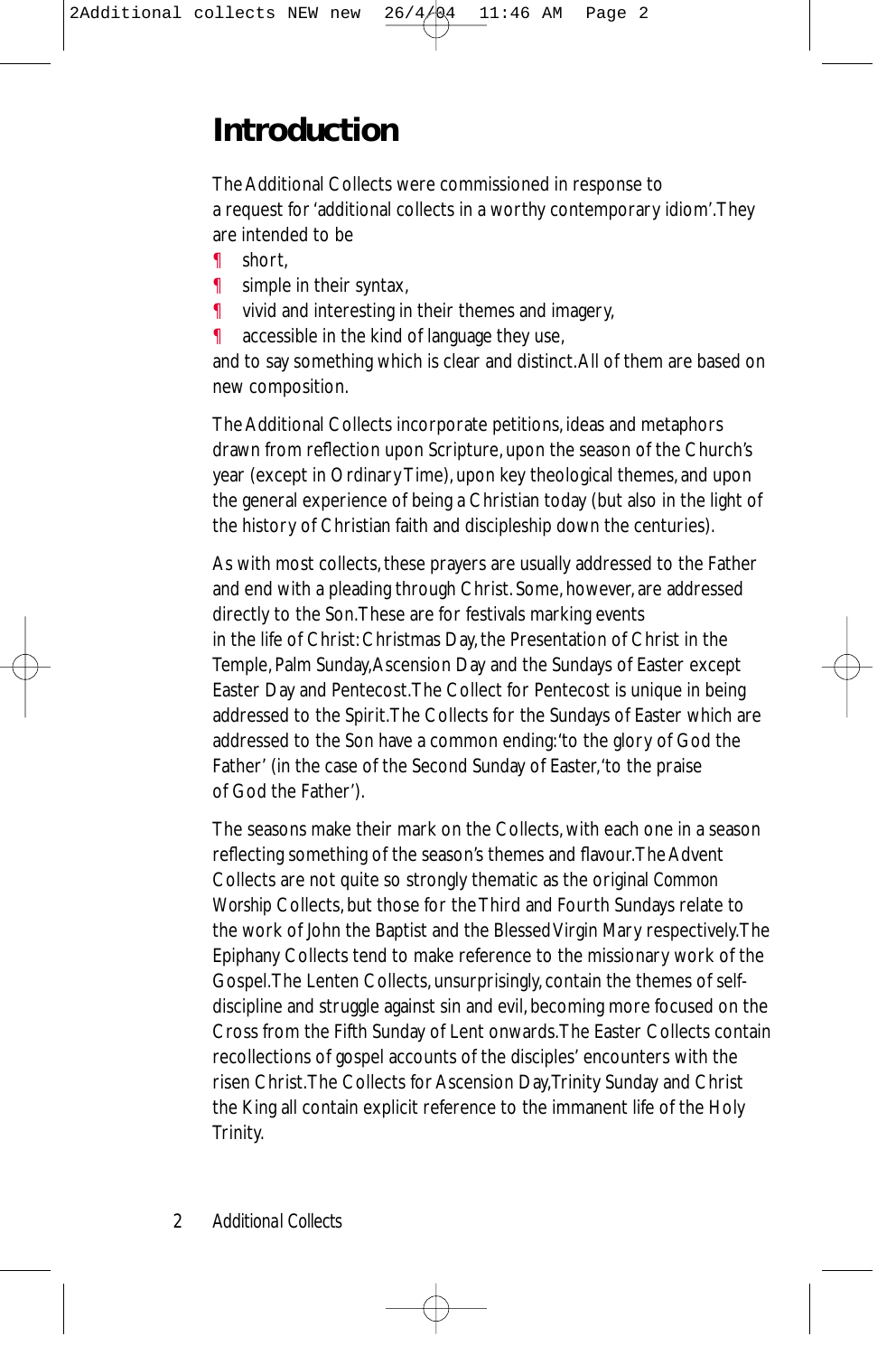For Sundays, the Principal Feasts which may fall on Sundays, and Principal Holy Days, *Common Worship* now provides two sets of collects.The original *Common Worship* Collects stand firmly in the classical collect tradition, drawing heavily on *The Book of Common Prayer* and more recent Anglican sources, but also including new compositions.The Additional Collects seek to develop that tradition further: these are simple and short prayers which are recognizably in the Anglican tradition of collect-writing, whilst having an accessible and contemporary style of language.The two sets of collects are intended to complement each other. It is envisaged that on each occasion those conducting services will choose the collect which they consider more suitable for the particular service and congregation.

# **Notes**

- **1** Normally on any occasion only one Collect is used.
- **2** The Collect for each Sunday is used on the following weekdays, except where other provision is made.
- **3** At Evening Prayer on Saturdays other than Easter Eve, Christmas Eve or Principal Feasts or Festivals, the Collect appointed for the ensuing Sunday shall be used.When Evening Prayer on the day before a Festival makes use of the lessons relating to that Festival, the Collect of that Festival shall be used.
- **4** A number of Collects are designated *\*\**. In each season, the designated Collect may replace the Collect of the Day on other Sundays in that season. In Ordinary Time (the Sundays before Lent, the Sundays after Trinity and the Sundays before Advent) one of the designated Collects for Ordinary Time may replace the Collect of the Day.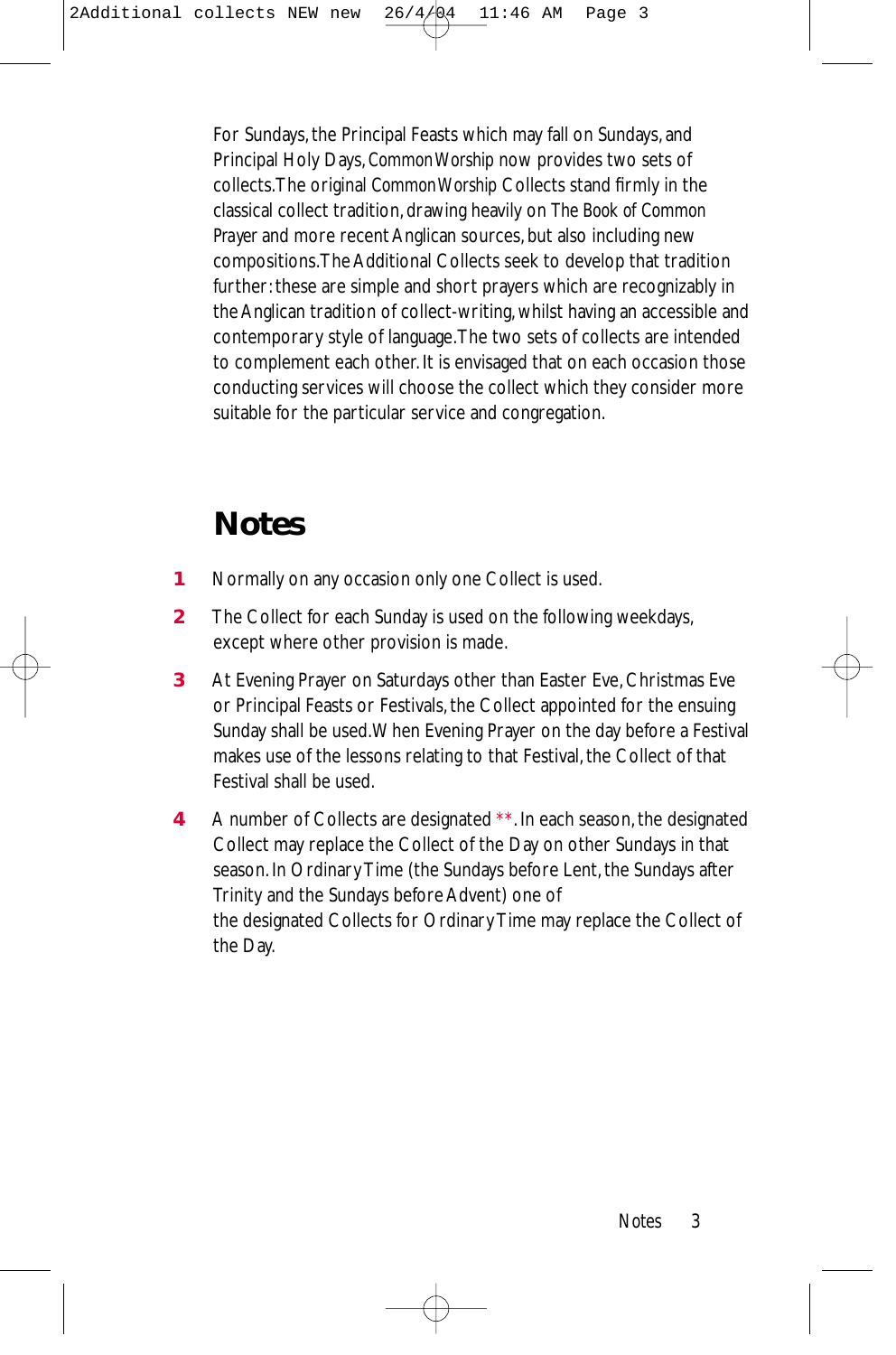

#### **The First Sunday of Advent** *Purple*

Almighty God, as your kingdom dawns, turn us from the darkness of sin to the light of holiness, that we may be ready to meet you in our Lord and Saviour, Jesus Christ.

#### **The Second Sunday of Advent** *Purple*

Almighty God, purify our hearts and minds, that when your Son Jesus Christ comes again as judge and saviour we may be ready to receive him, who is our Lord and our God.

#### **The Third Sunday of Advent** *Purple*

God for whom we watch and wait, you sent John the Baptist to prepare the way of your Son: give us courage to speak the truth, to hunger for justice, and to suffer for the cause of right, with Jesus Christ our Lord.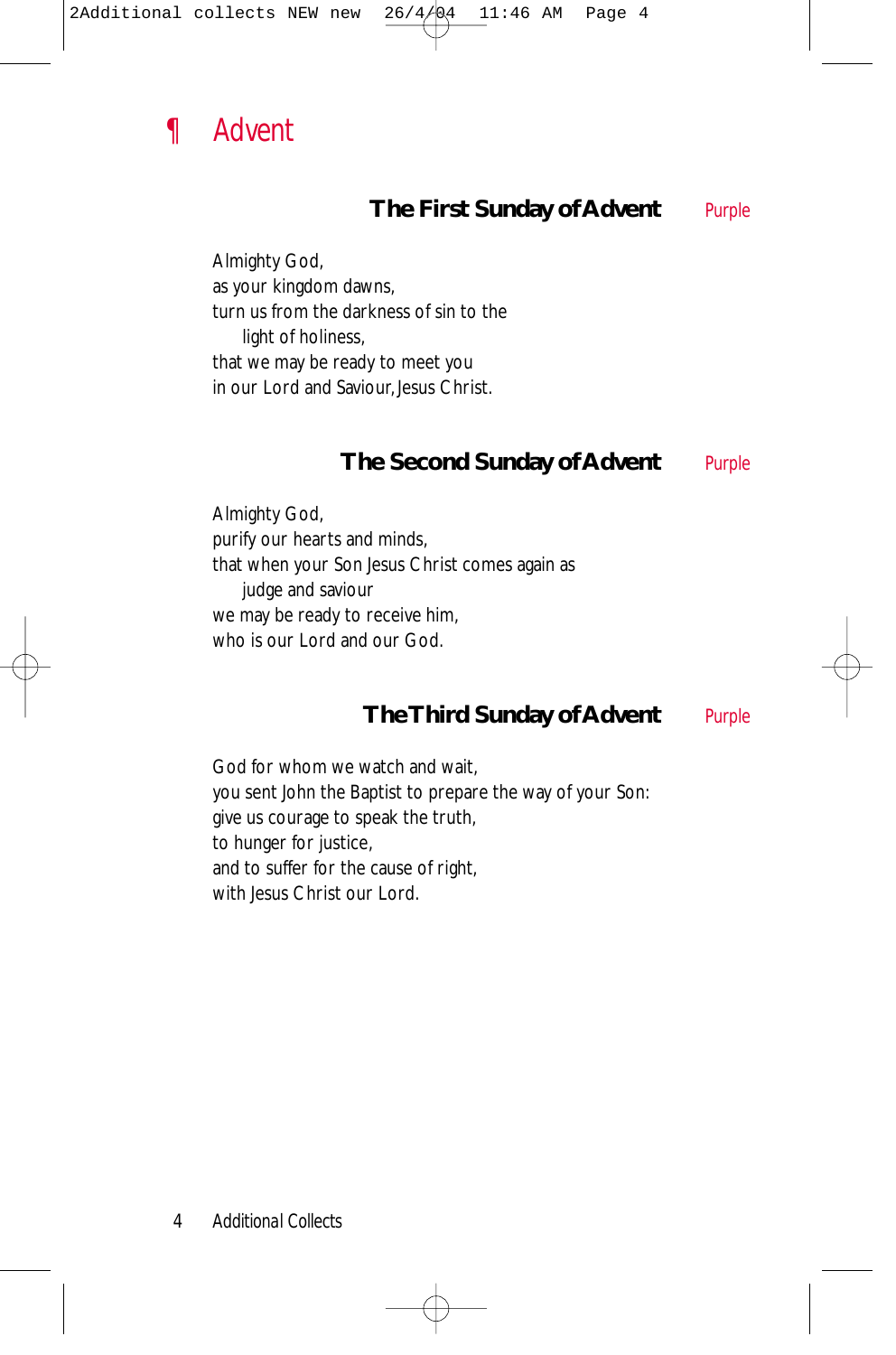### **The Fourth Sunday of Advent** *\*\* Purple*

*This provision is not used on weekdays after 23 December.*

Eternal God, as Mary waited for the birth of your Son, so we wait for his coming in glory; bring us through the birth pangs of this present age to see, with her, our great salvation in Jesus Christ our Lord.

#### *24 December* **Christmas Eve** *Purple*

Almighty God, as we prepare with joy to celebrate the gift of the Christ-child, embrace the earth with your glory and be for us a living hope in Jesus Christ our Lord.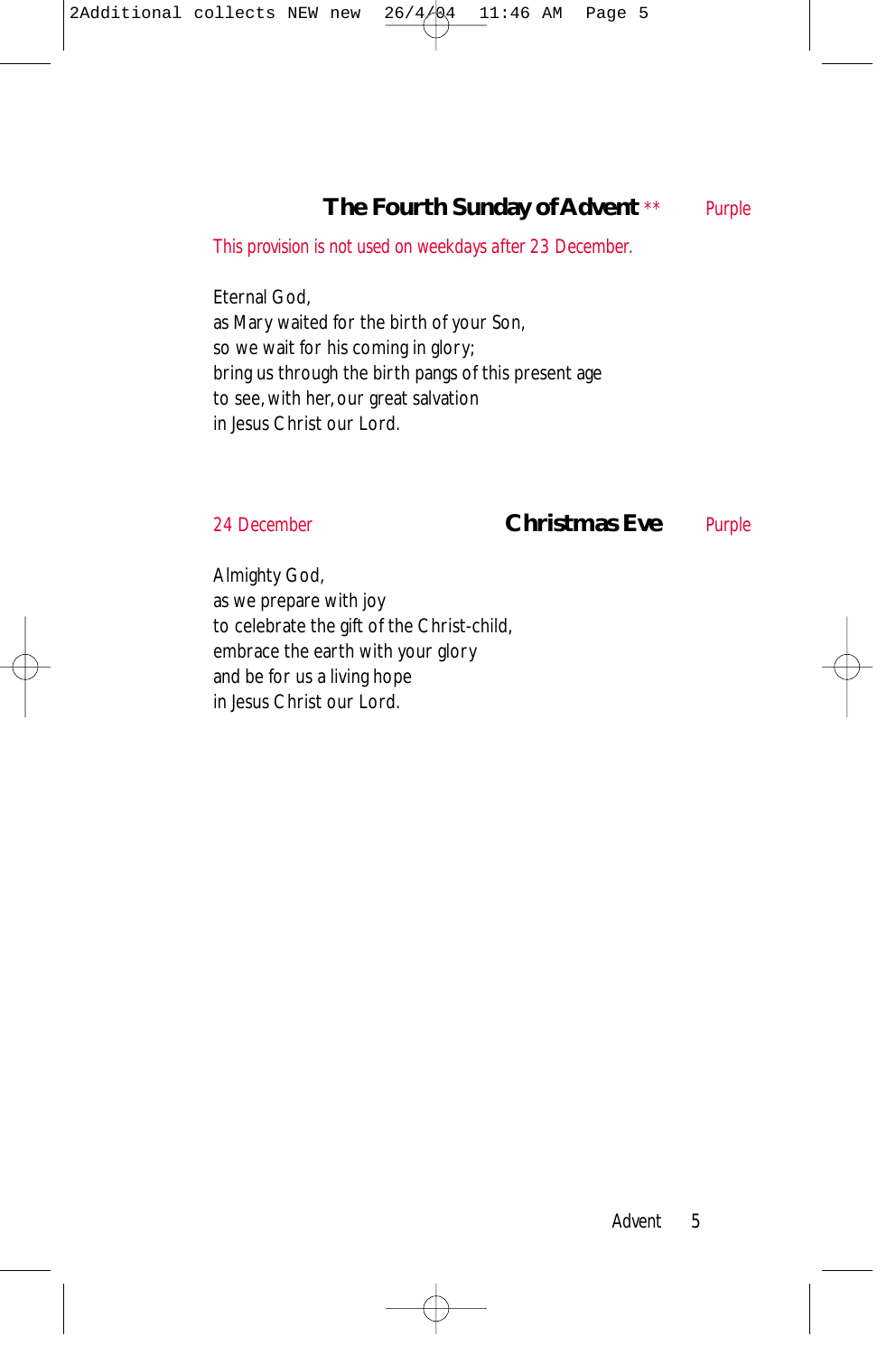

#### *25 December* **Christmas Night** *Gold or*

*Principal Feast White*

Eternal God, in the stillness of this night you sent your almighty Word to pierce the world's darkness with the light of salvation: give to the earth the peace that we long for and fill our hearts with the joy of heaven through our Saviour, Jesus Christ.

#### *25 December* **Christmas Day** *\*\* Gold or*

*Principal Feast White*

Lord Jesus Christ, your birth at Bethlehem draws us to kneel in wonder at heaven touching earth: accept our heartfelt praise as we worship you, our Saviour and our eternal God.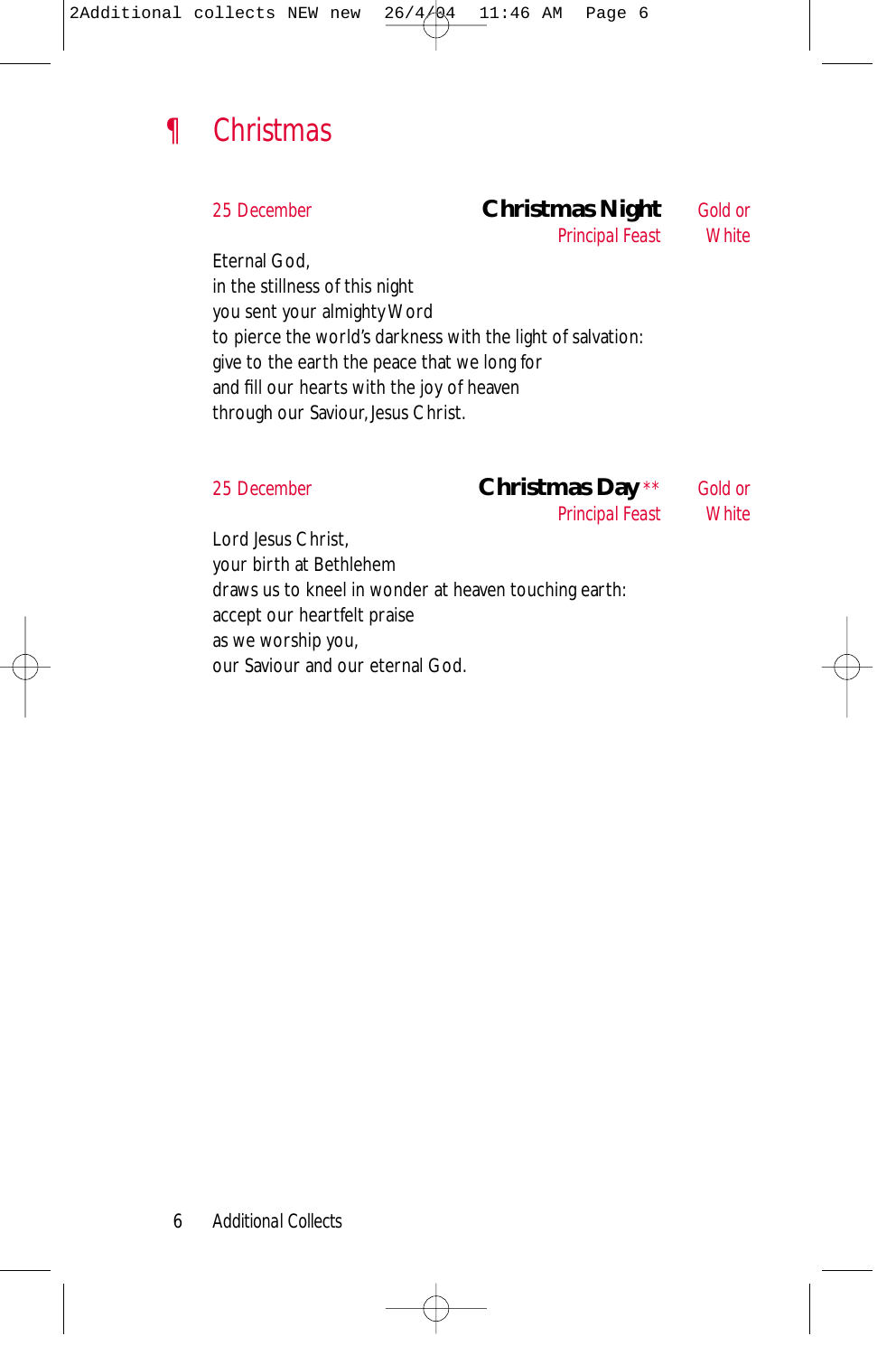### **The First Sunday of Christmas** *White*

*This provision is not used on weekdays after 5 January.*

God in Trinity, eternal unity of perfect love: gather the nations to be one family, and draw us into your holy life through the birth of Emmanuel, our Lord Jesus Christ.

#### **The Second Sunday of Christmas** *White*

*This provision is not used on weekdays after 5 January.*

God our Father, in love you sent your Son that the world may have life: lead us to seek him among the outcast and to find him in those in need, for Jesus Christ's sake.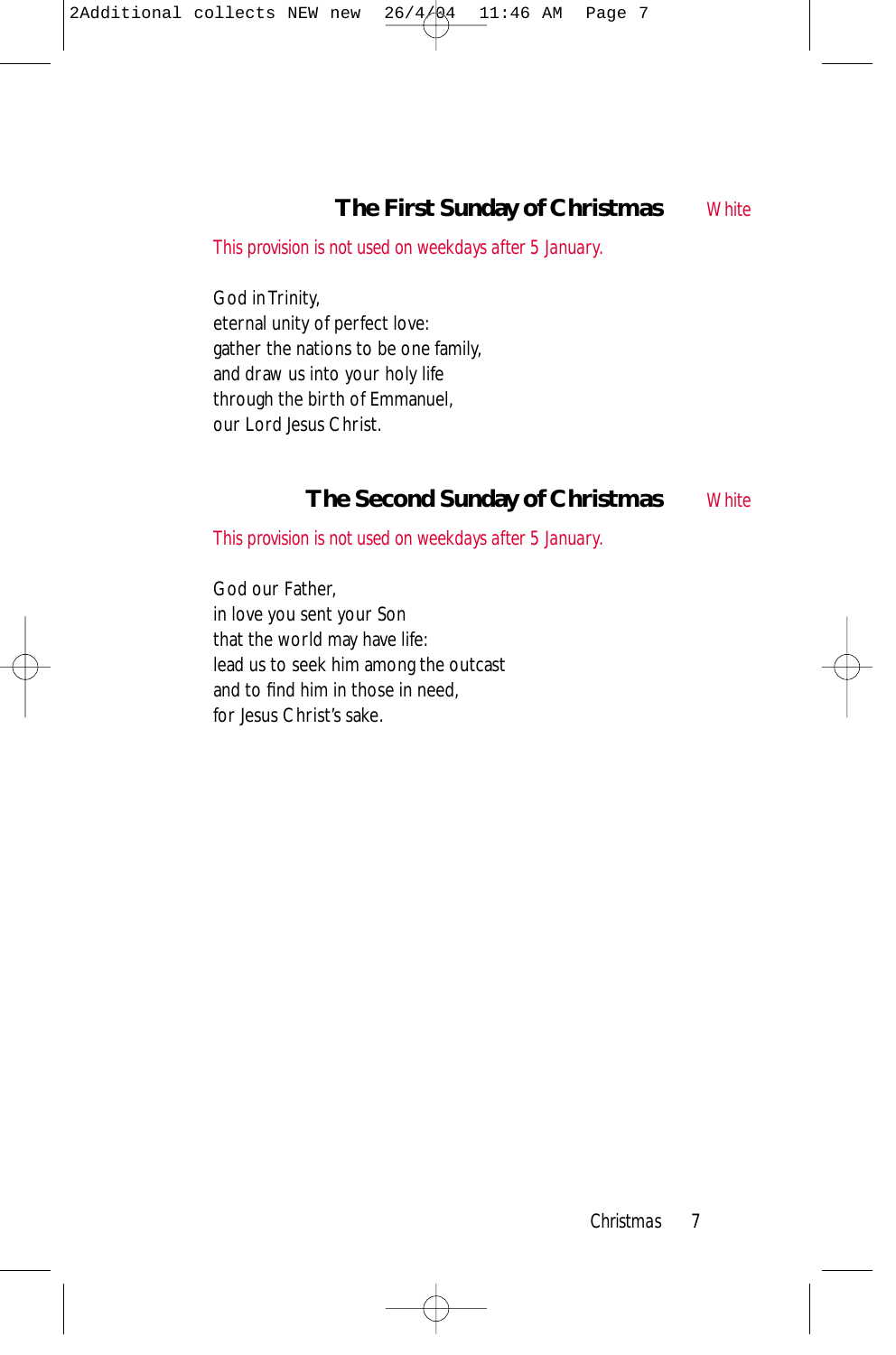

## *6 January* **The Epiphany** *Gold or*

*Principal Feast White*

Creator of the heavens, who led the Magi by a star to worship the Christ-child: guide and sustain us, that we may find our journey's end in Jesus Christ our Lord.

#### **The Baptism of Christ** *Gold or*

The First Sunday of Epiphany *White*

Heavenly Father, at the Jordan you revealed Jesus as your Son: may we recognize him as our Lord and know ourselves to be your beloved children; through Jesus Christ our Saviour.

#### **The Second Sunday of Epiphany** *\*\* White*

Eternal Lord, our beginning and our end: bring us with the whole creation to your glory, hidden through past ages and made known in Jesus Christ our Lord.

#### **The Third Sunday of Epiphany** *White*

God of all mercy, your Son proclaimed good news to the poor, release to the captives, and freedom to the oppressed: anoint us with your Holy Spirit and set all your people free to praise you in Christ our Lord.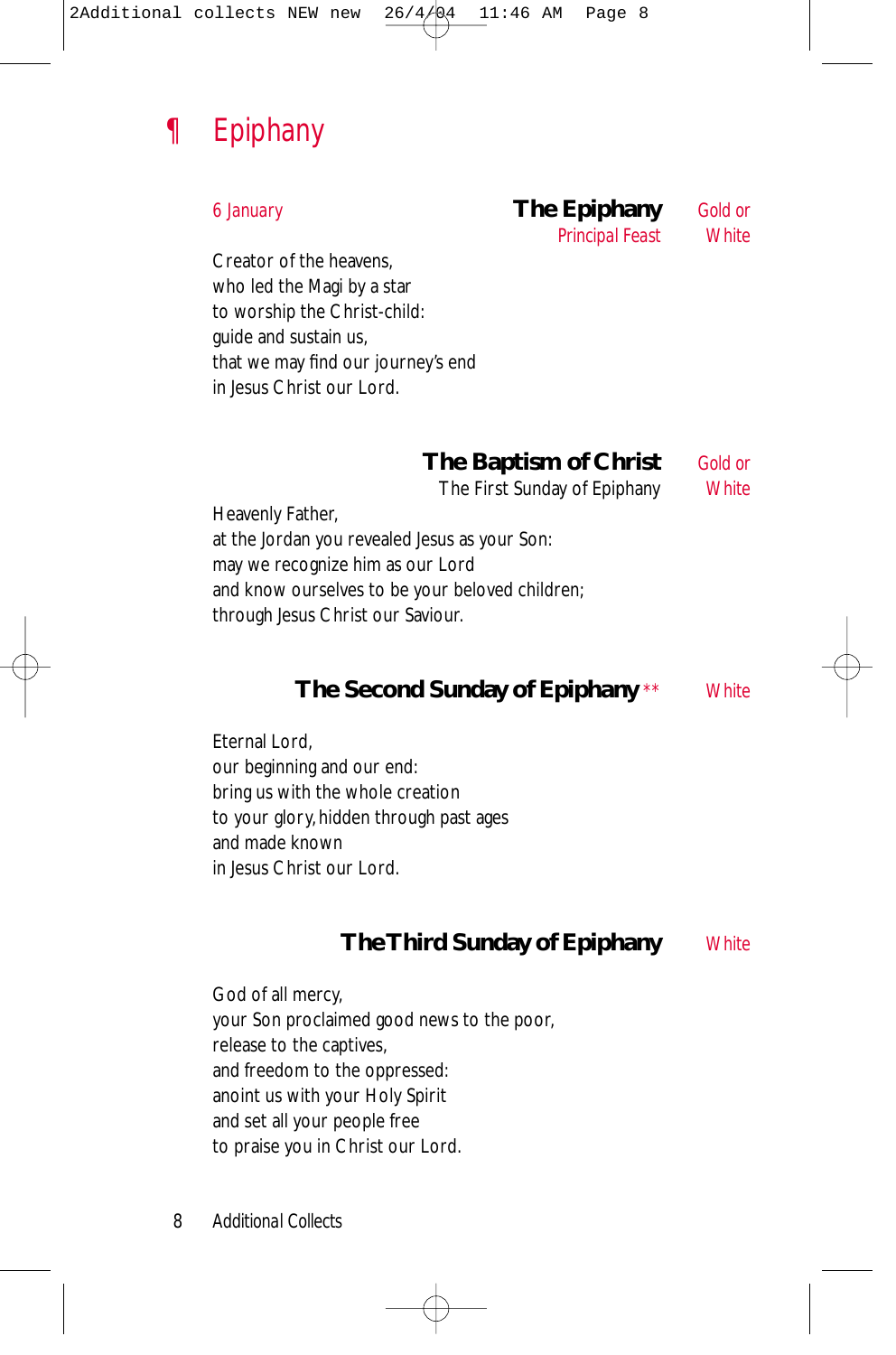### **The Fourth Sunday of Epiphany** *White*

God of heaven, you send the gospel to the ends of the earth and your messengers to every nation: send your Holy Spirit to transform us by the good news of everlasting life in Jesus Christ our Lord.

#### *2 February* **The Presentation of Christ** *Gold or* **in the Temple**

Candlemas *Principal Feast*

Lord Jesus Christ, light of the nations and glory of Israel: make your home among us, and present us pure and holy to your heavenly Father, your God, and our God.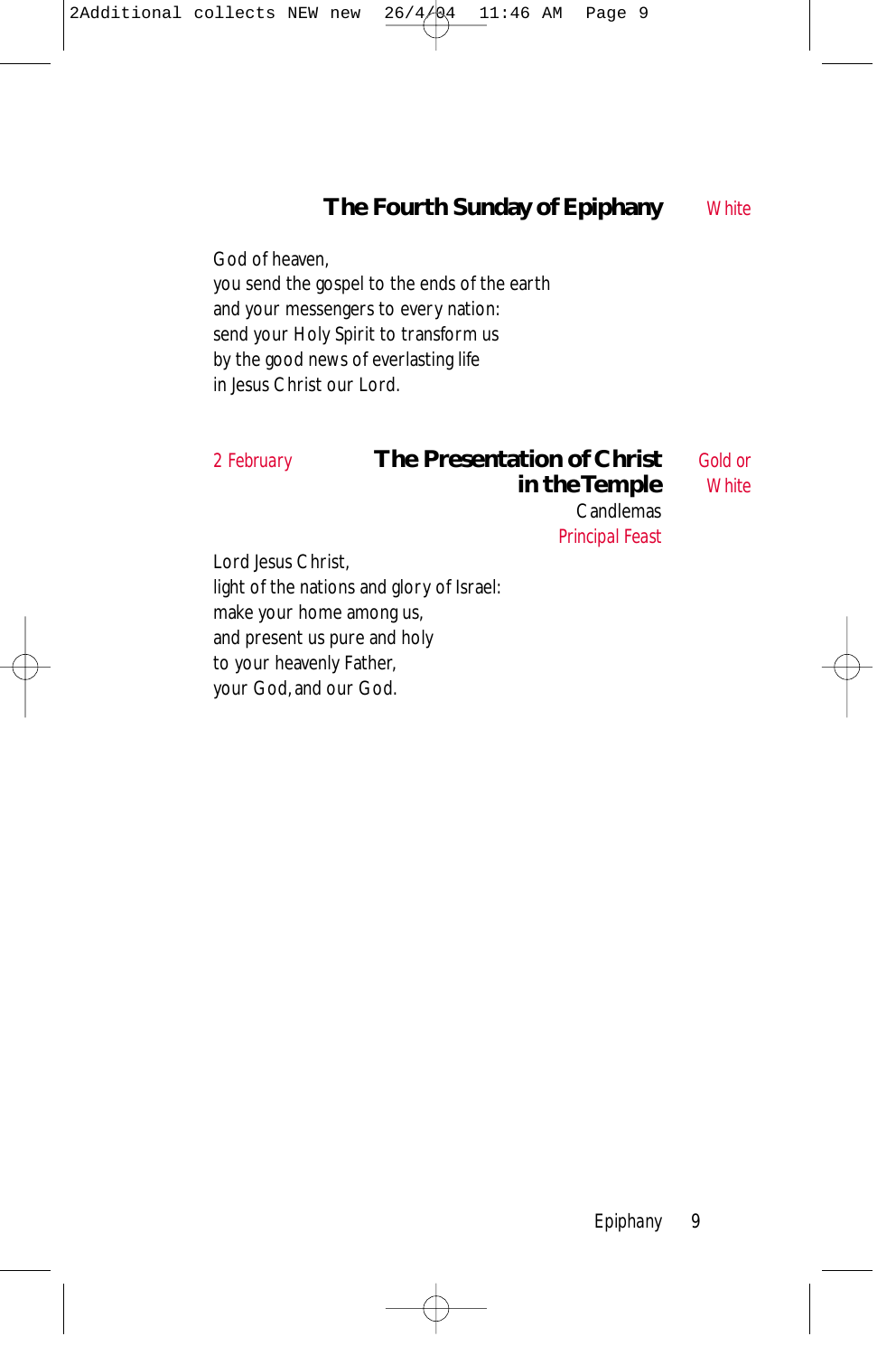

#### **The Fifth Sunday before Lent** *Green*

*This provision is always used from the day after the Presentation of Christ in the Temple until the first of the Sundays before Lent.*

God of our salvation, help us to turn away from those habits which harm our bodies and poison our minds and to choose again your gift of life, revealed to us in Jesus Christ our Lord.

#### **The Fourth Sunday before Lent** *Green*

Lord of the hosts of heaven, our salvation and our strength, without you we are lost: guard us from all that harms or hurts and raise us when we fall; through Jesus Christ our Lord.

#### **The Third Sunday before Lent** *Green*

Eternal God, whose Son went among the crowds and brought healing with his touch: help us to show his love, in your Church as we gather together, and by our lives as they are transformed into the image of Christ our Lord.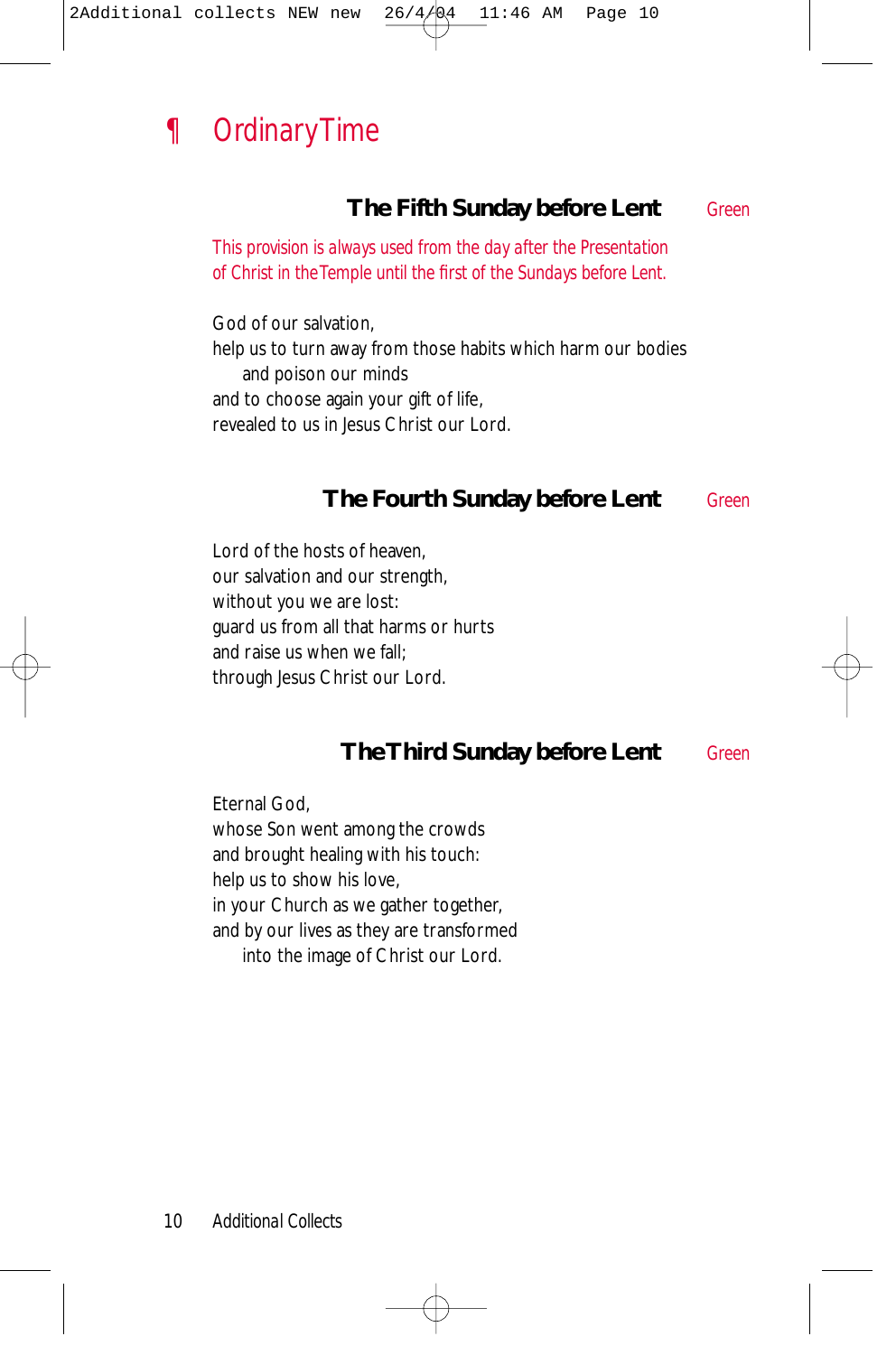#### **The Second Sunday before Lent** *\*\* Green*

Almighty God, give us reverence for all creation and respect for every person, that we may mirror your likeness in Jesus Christ our Lord.

#### **The Sunday next before Lent** *Green*

*This provision is not used on or after Ash Wednesday.*

Holy God, you know the disorder of our sinful lives: set straight our crooked hearts, and bend our wills to love your goodness and your glory in Jesus Christ our Lord.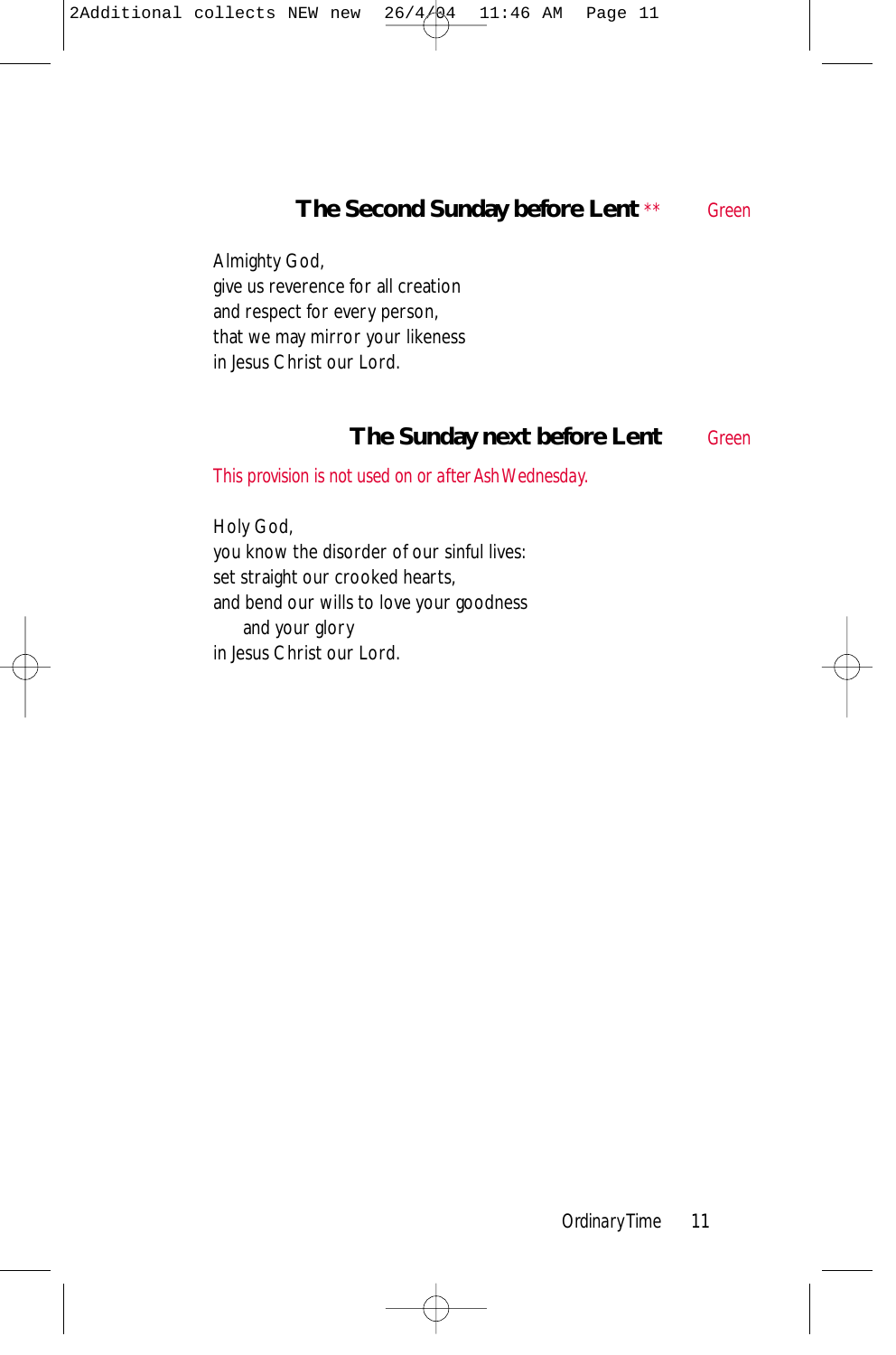

#### **Ash Wednesday** *Purple or*

*Principal Holy Day Lent Array*

Holy God,

our lives are laid open before you: rescue us from the chaos of sin and through the death of your Son bring us healing and make us whole in Jesus Christ our Lord.

## **The First Sunday of Lent** *Purple or*

*Lent Array*

Heavenly Father, your Son battled with the powers of darkness, and grew closer to you in the desert: help us to use these days to grow in wisdom and prayer that we may witness to your saving love in Jesus Christ our Lord.

#### **The Second Sunday of Lent** *\*\* Purple or*

*Lent Array*

Almighty God, by the prayer and discipline of Lent may we enter into the mystery of Christ's sufferings, and by following in his Way come to share in his glory; through Jesus Christ our Lord.

#### **The Third Sunday of Lent** *Purple or*

*Lent Array*

Eternal God, give us insight to discern your will for us, to give up what harms us, and to seek the perfection we are promised in Jesus Christ our Lord.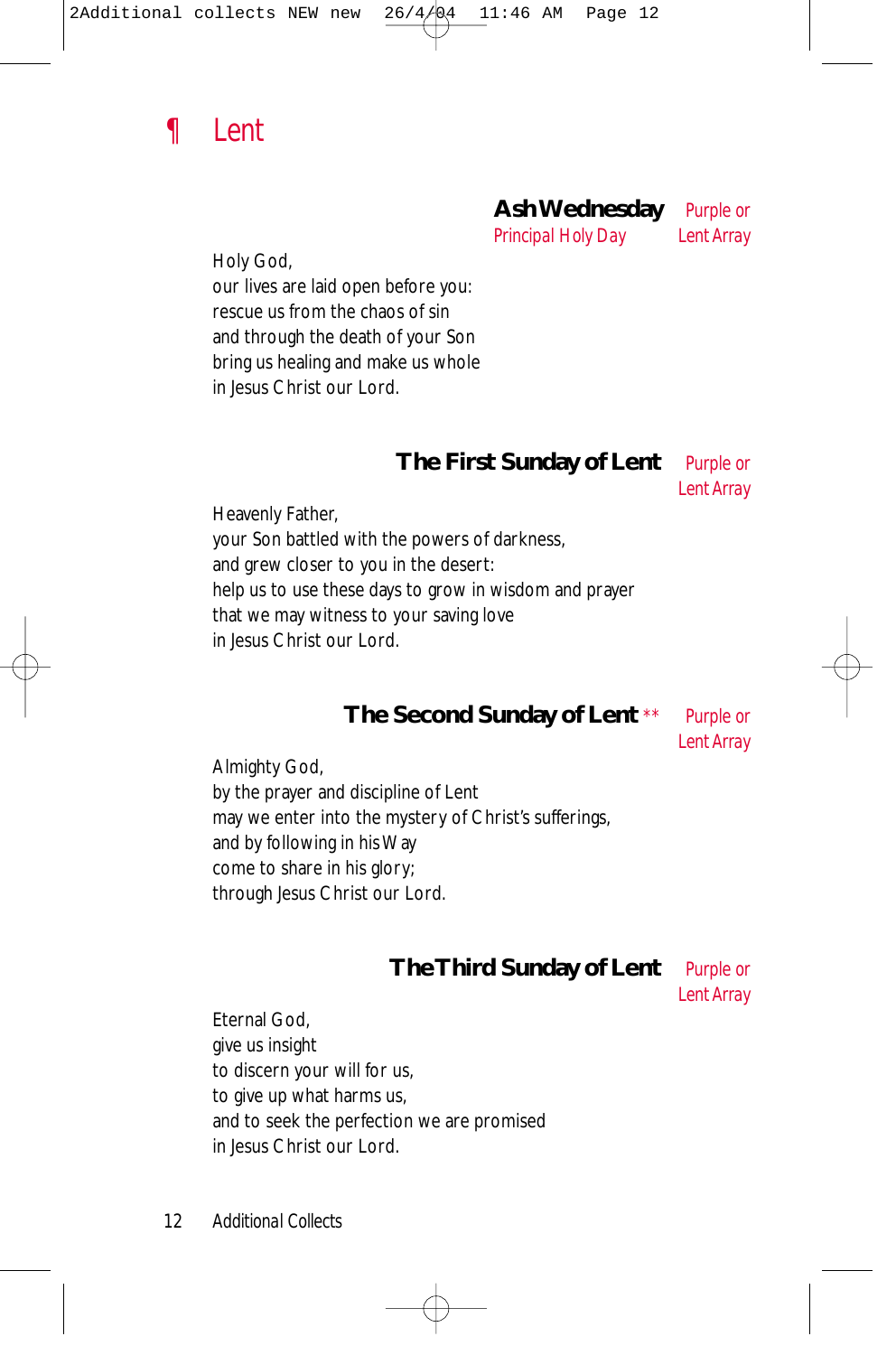#### **The Fourth Sunday of Lent** *Purple or Lent Array*

*Mothering Sunday may be celebrated in preference to the provision for the Fourth Sunday of Lent.*

Merciful Lord, you know our struggle to serve you: when sin spoils our lives and overshadows our hearts, come to our aid and turn us back to you again; through Jesus Christ our Lord.

**Mothering Sunday** *Purple or*

*Lent Array*

God of love, passionate and strong, tender and careful: watch over us and hold us all the days of our life; through Jesus Christ our Lord.

#### **The Fifth Sunday of Lent** *Purple or*

*Passiontide begins Lent Array* 

Gracious Father, you gave up your Son out of love for the world: lead us to ponder the mysteries of his passion, that we may know eternal peace through the shedding of our Saviour's blood, Jesus Christ our Lord.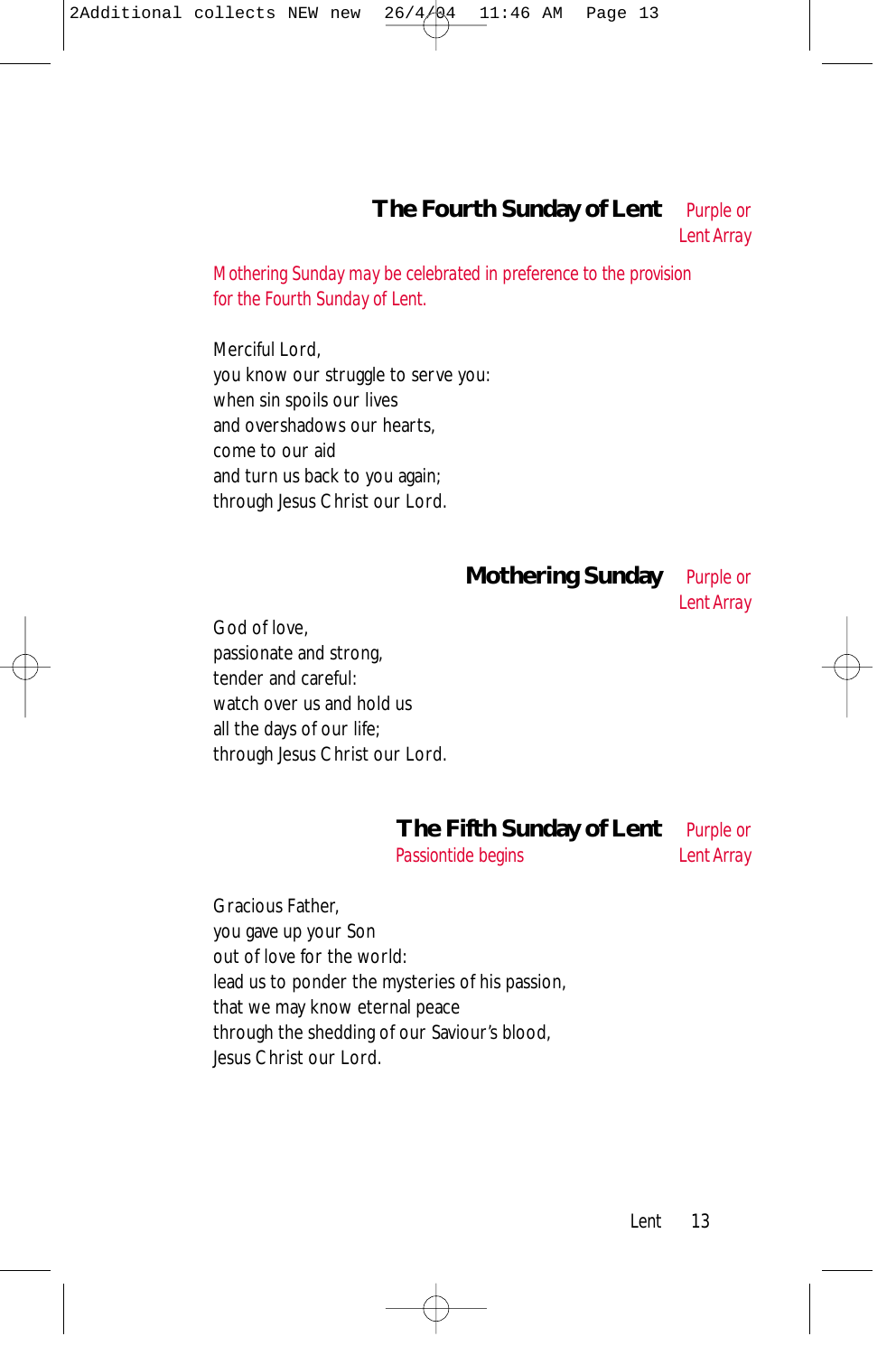#### **Palm Sunday** *Red*

True and humble king, hailed by the crowd as Messiah: grant us the faith to know you and love you, that we may be found beside you on the way of the cross, which is the path of glory.

**Maundy Thursday** *White*

*Principal Holy Day*

*At Morning and Evening Prayer the Collect of Palm Sunday is used. At Holy Communion this Collect is used.*

God our Father, your Son Jesus Christ was obedient to the end and drank the cup prepared for him: may we who share his table watch with him through the night of suffering and be faithful.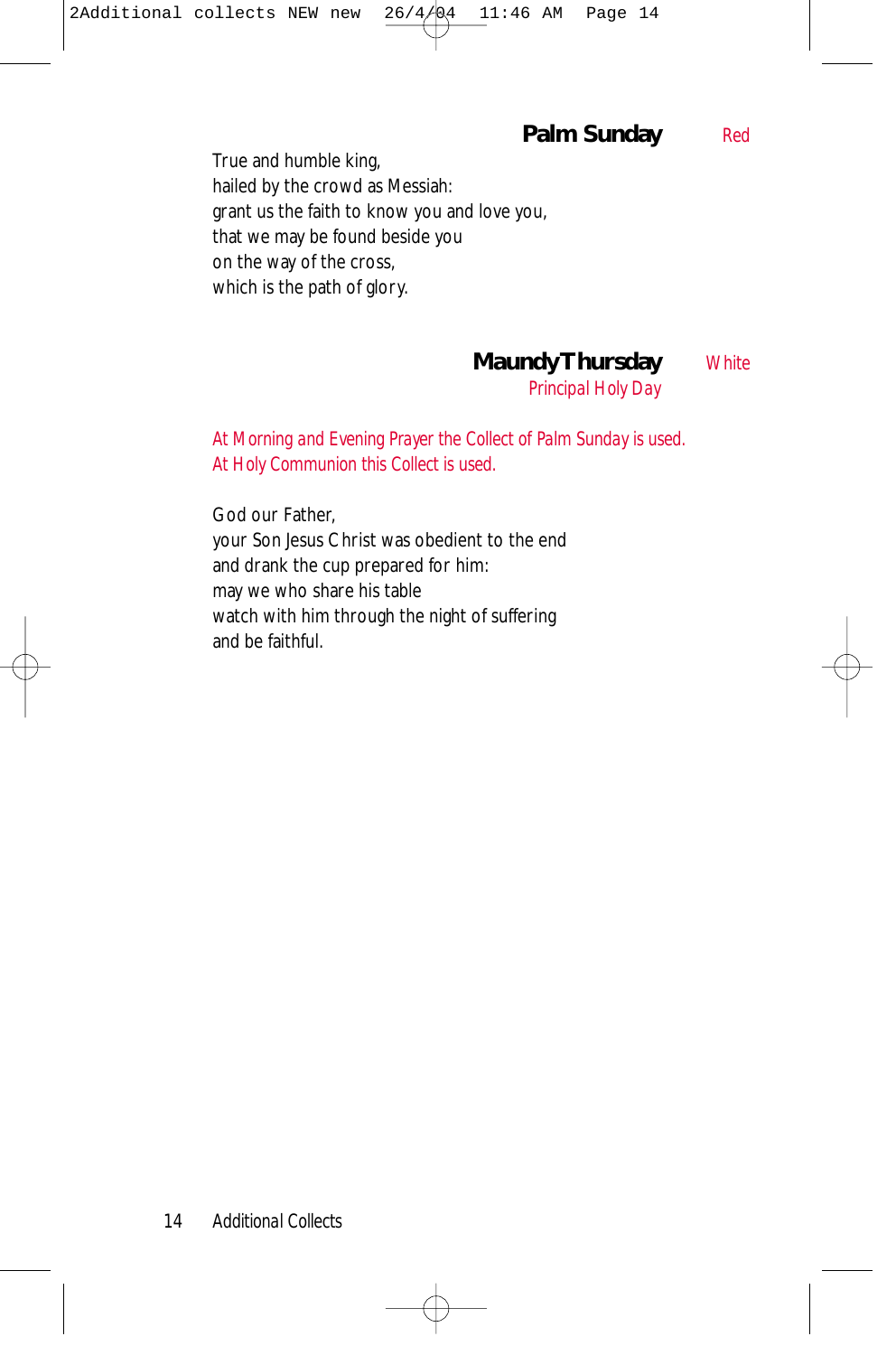# **Good Friday** *Hangings*

**Principal Holy Day** 

*red for the liturgy*

Eternal God, in the cross of Jesus we see the cost of our sin and the depth of your love: in humble hope and fear may we place at his feet all that we have and all that we are, through Jesus Christ our Lord.

#### **Easter Eve** *Hangings*

*removed*

In the depths of our isolation we cry to you, Lord God: give light in our darkness and bring us out of the prison of our despair; through Jesus Christ our Lord.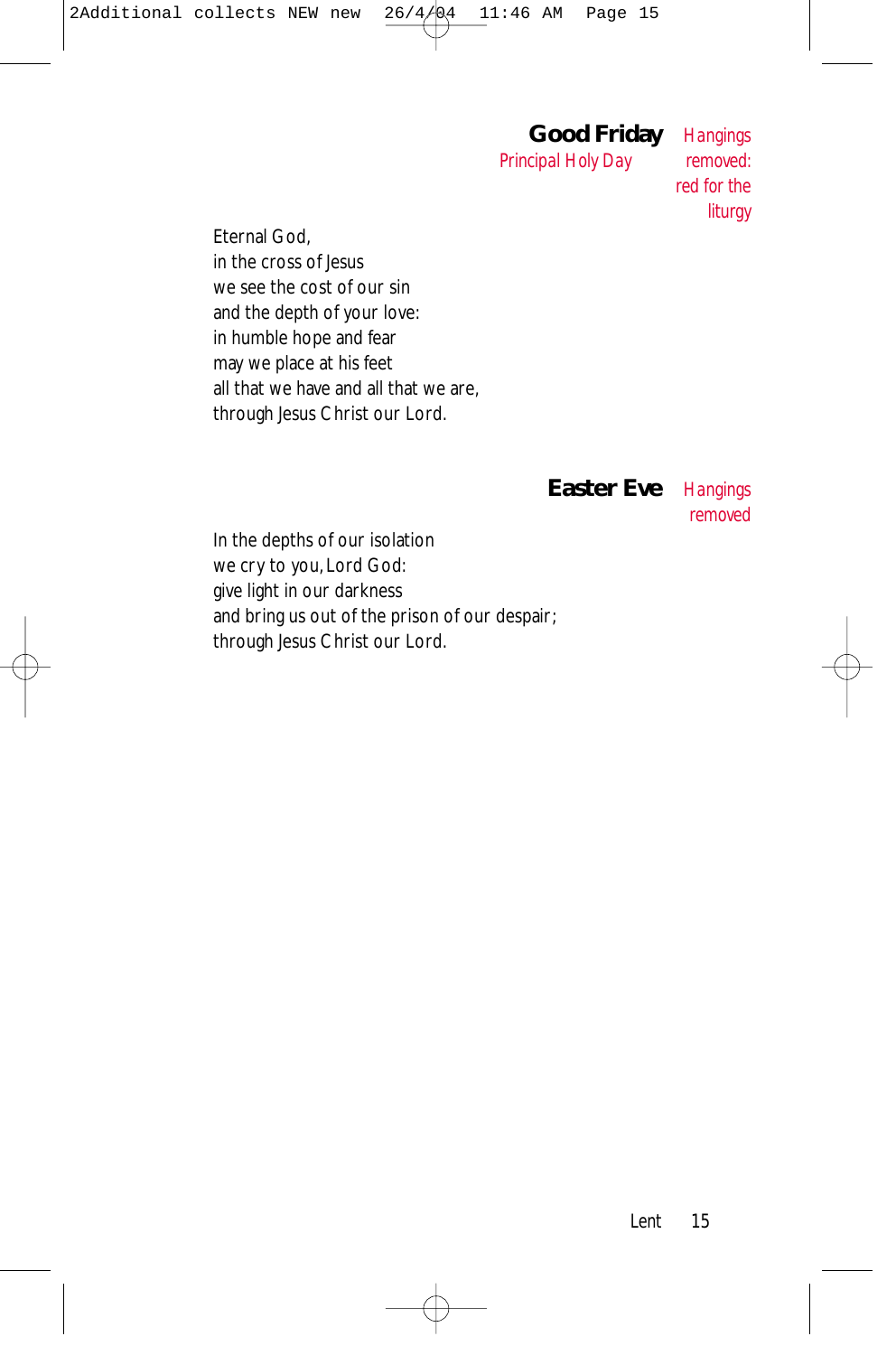

# **Easter Day** *Gold or*

**Principal Feast** 

God of glory, by the raising of your Son you have broken the chains of death and hell: fill your Church with faith and hope; for a new day has dawned and the way to life stands open in our Saviour Jesus Christ.

#### **The Second Sunday of Easter** *White*

Risen Christ, for whom no door is locked, no entrance barred: open the doors of our hearts, that we may seek the good of others and walk the joyful road of sacrifice and peace, to the praise of God the Father.

#### **The Third Sunday of Easter** *\*\* White*

Risen Christ, you filled your disciples with boldness and fresh hope: strengthen us to proclaim your risen life and fill us with your peace, to the glory of God the Father.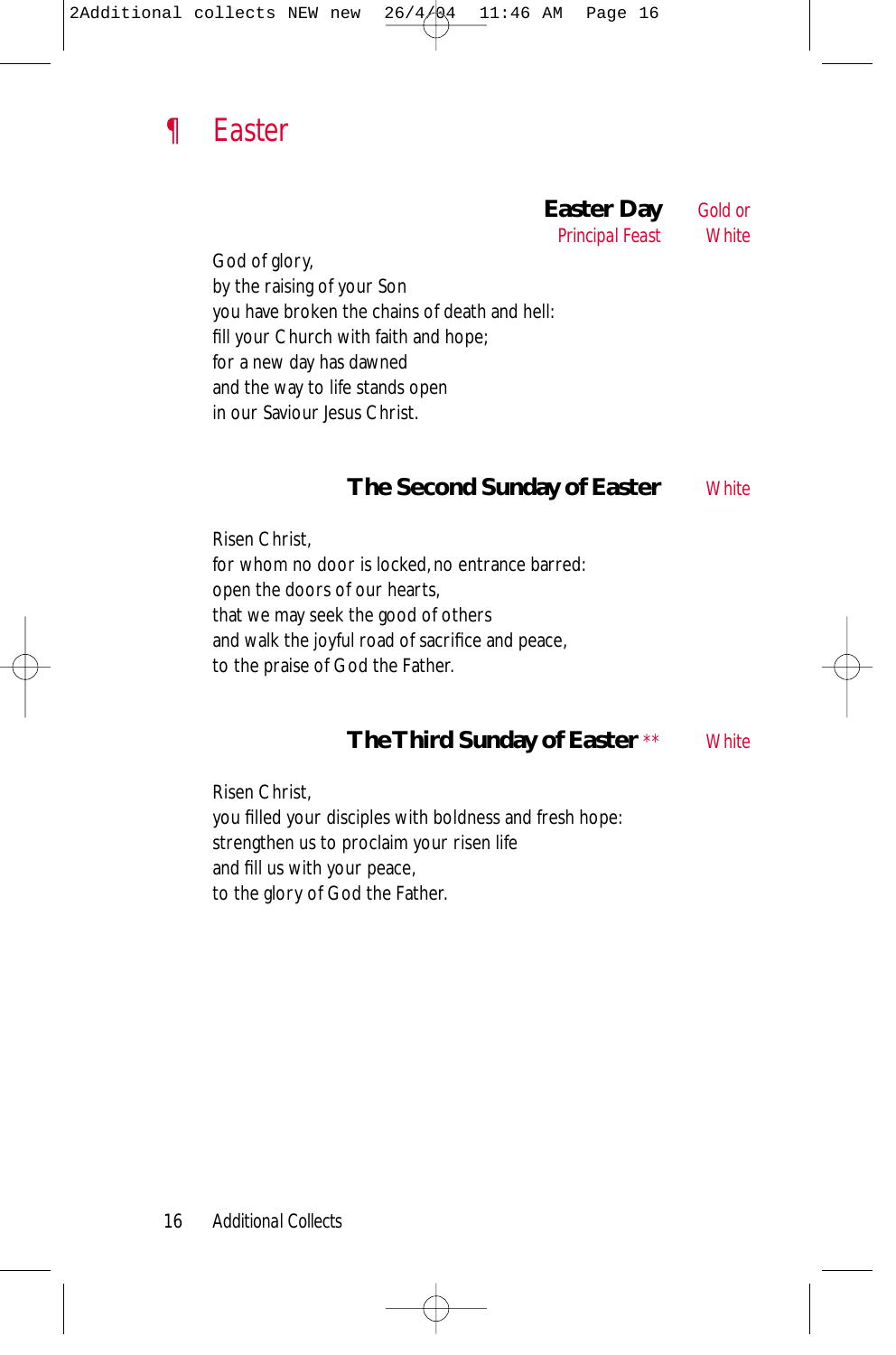#### **The Fourth Sunday of Easter** *White*

Risen Christ, faithful shepherd of your Father's sheep: teach us to hear your voice and to follow your command, that all your people may be gathered into one flock, to the glory of God the Father.

#### **The Fifth Sunday of Easter** *White*

Risen Christ, your wounds declare your love for the world and the wonder of your risen life: give us compassion and courage to risk ourselves for those we serve, to the glory of God the Father.

#### **The Sixth Sunday of Easter** *White*

*This provision is not used on or after Ascension Day.*

Risen Christ, by the lakeside you renewed your call to your disciples: help your Church to obey your command and draw the nations to the fire of your love, to the glory of God the Father.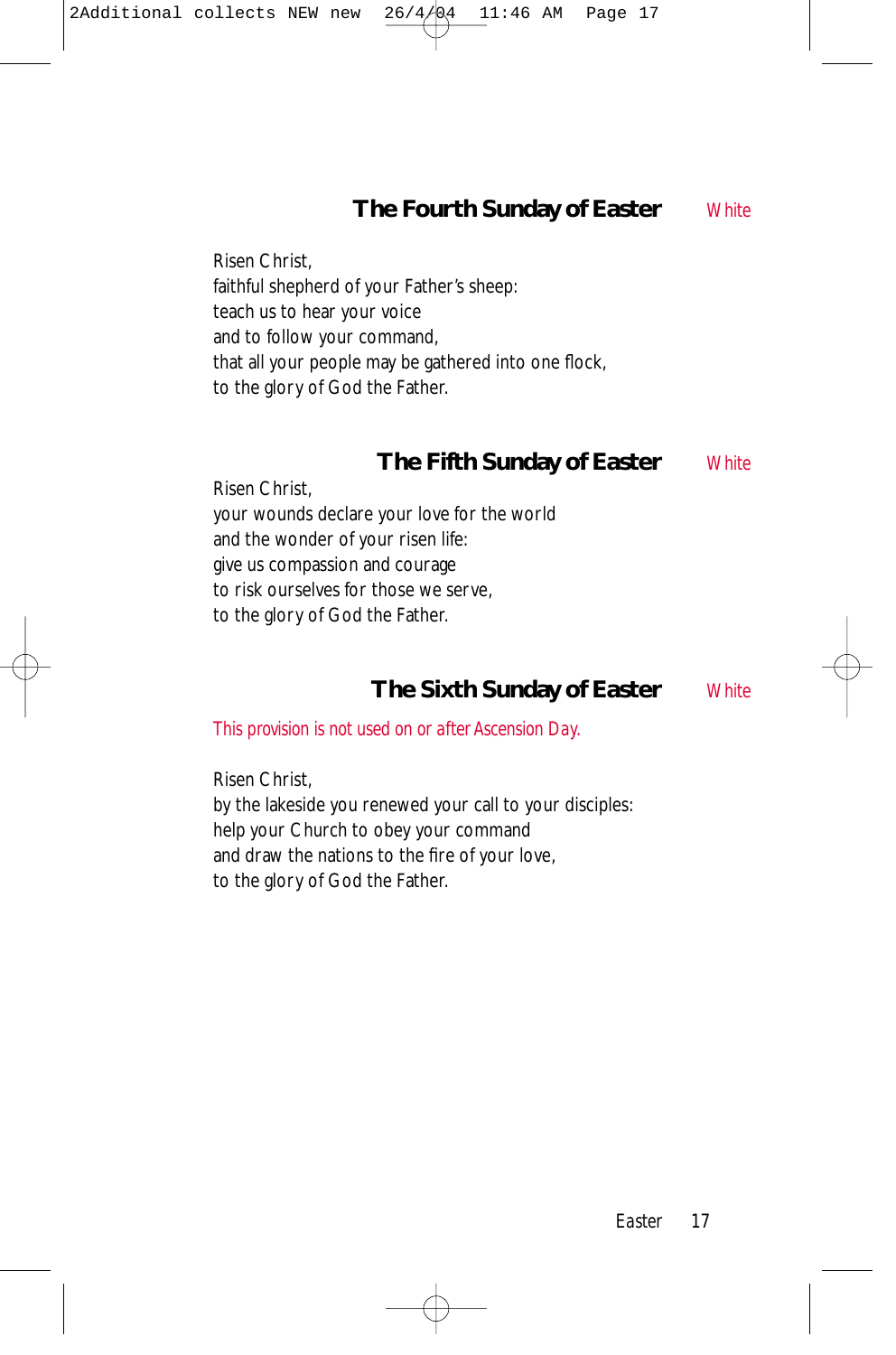*Principal Feast White* Risen Christ, you have raised our human nature to the throne of heaven: help us to seek and serve you, that we may join you at the Father's side, where you reign with the Spirit in glory, now and for ever.

#### **The Seventh Sunday of Easter** *White*

Sunday after Ascension Day

**Ascension Day** *Gold or*

Risen, ascended Lord, as we rejoice at your triumph, fill your Church on earth with power and compassion, that all who are estranged by sin may find forgiveness and know your peace, to the glory of God the Father.

**Day of Pentecost** *Red*

Whit Sunday *Principal Feast*

*This provision is not used on the weekdays after the Day of Pentecost.*

Holy Spirit, sent by the Father, ignite in us your holy fire; strengthen your children with the gift of faith, revive your Church with the breath of love, and renew the face of the earth, through Jesus Christ our Lord.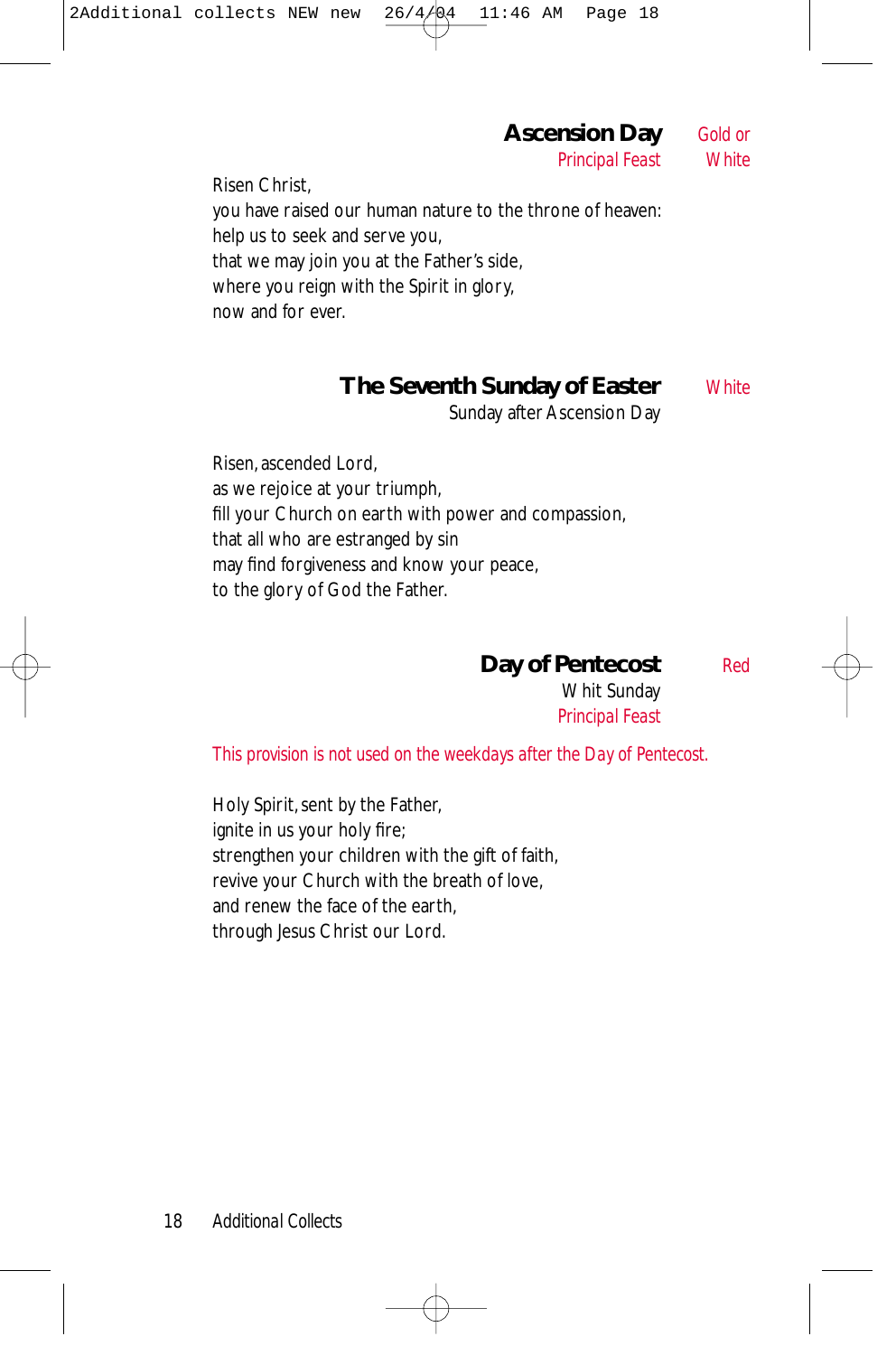

#### **Trinity Sunday** *Gold or*

*Principal Feast White*

Holy God, faithful and unchanging: enlarge our minds with the knowledge of your truth, and draw us more deeply into the mystery of your love, that we may truly worship you, Father, Son and Holy Spirit, one God, now and for ever.

#### **The First Sunday after Trinity** *Green*

God of truth, help us to keep your law of love and to walk in ways of wisdom, that we may find true life in Jesus Christ your Son.

#### **The Second Sunday after Trinity** *Green*

Faithful Creator, whose mercy never fails: deepen our faithfulness to you and to your living Word, Jesus Christ our Lord.

#### **The Third Sunday after Trinity** *\*\* Green*

God our saviour, look on this wounded world in pity and in power; hold us fast to your promises of peace won for us by your Son, our Saviour Jesus Christ.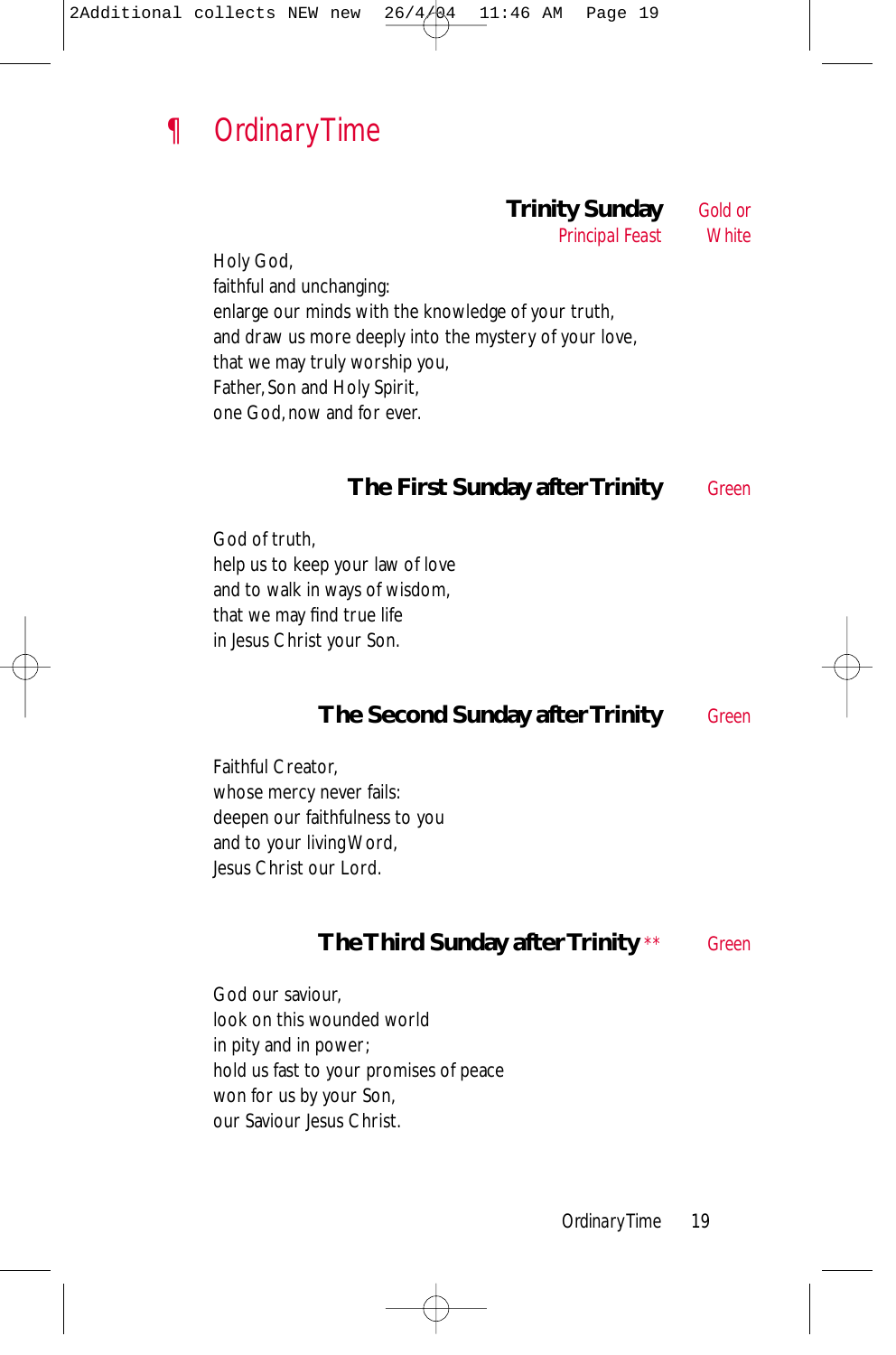### **The Fourth Sunday after Trinity** *Green*

Gracious Father, by the obedience of Jesus you brought salvation to our wayward world: draw us into harmony with your will, that we may find all things restored in him, our Saviour Jesus Christ.

#### **The Fifth Sunday after Trinity** *Green*

Almighty God, send down upon your Church the riches of your Spirit, and kindle in all who minister the gospel your countless gifts of grace; through Jesus Christ our Lord.

#### **The Sixth Sunday after Trinity** *Green*

Creator God, you made us all in your image: may we discern you in all that we see, and serve you in all that we do; through Jesus Christ our Lord.

#### **The Seventh Sunday after Trinity** *Green*

Generous God, you give us gifts and make them grow: though our faith is small as mustard seed, make it grow to your glory and the flourishing of your kingdom; through Jesus Christ our Lord.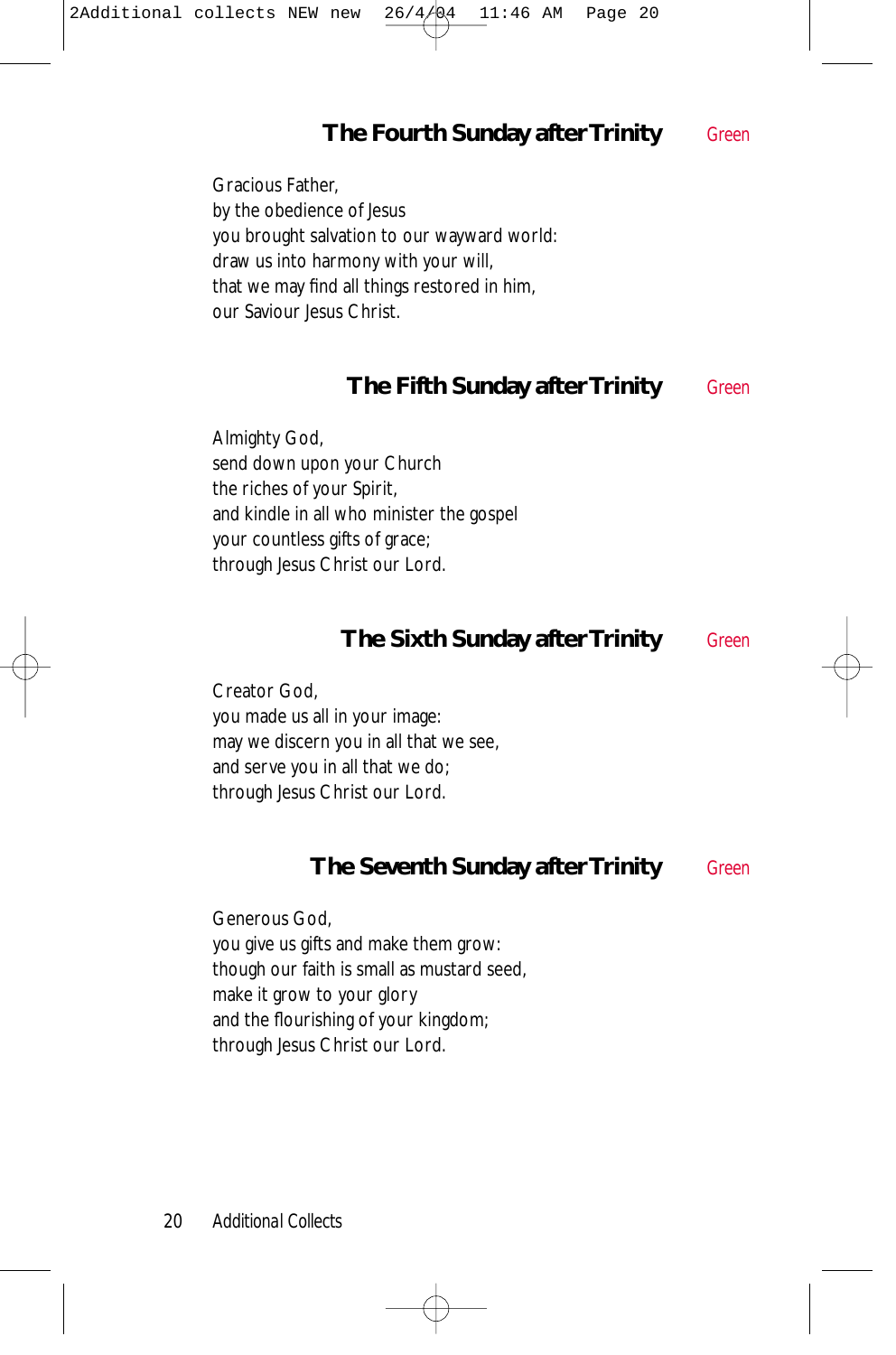### **The Eighth Sunday after Trinity** *\*\* Green*

Lord God, your Son left the riches of heaven and became poor for our sake: when we prosper save us from pride, when we are needy save us from despair, that we may trust in you alone; through Jesus Christ our Lord.

#### **The Ninth Sunday after Trinity** *Green*

Gracious Father, revive your Church in our day, and make her holy, strong and faithful, for your glory's sake in Jesus Christ our Lord.

#### **The Tenth Sunday after Trinity** *Green*

Lord of heaven and earth, as Jesus taught his disciples to be persistent in prayer, give us patience and courage never to lose hope, but always to bring our prayers before you; through Jesus Christ our Lord.

#### **The Eleventh Sunday after Trinity** *Green*

God of glory, the end of our searching, help us to lay aside all that prevents us from seeking your kingdom, and to give all that we have to gain the pearl beyond all price, through our Saviour Jesus Christ.

*Ordinary Time* 21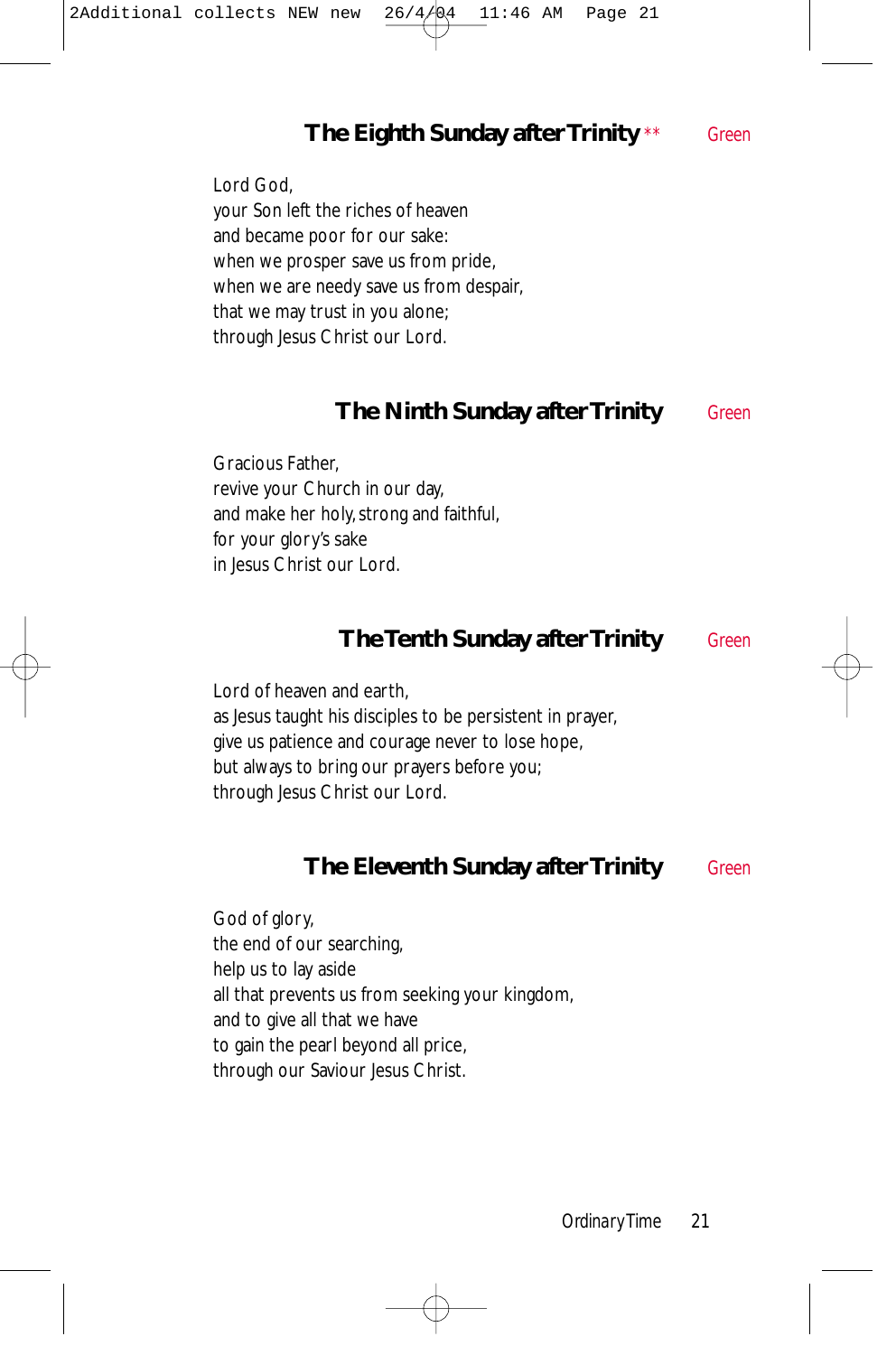#### **The Twelfth Sunday after Trinity** *\*\* Green*

God of constant mercy, who sent your Son to save us: remind us of your goodness, increase your grace within us, that our thankfulness may grow, through Jesus Christ our Lord.

#### **The Thirteenth Sunday after Trinity** *Green*

Almighty God, you search us and know us: may we rely on you in strength and rest on you in weakness, now and in all our days; through Jesus Christ our Lord.

#### **The Fourteenth Sunday after Trinity** *Green*

Merciful God, your Son came to save us and bore our sins on the cross: may we trust in your mercy and know your love, rejoicing in the righteousness that is ours through Jesus Christ our Lord.

#### **The Fifteenth Sunday after Trinity** *Green*

Lord God, defend your Church from all false teaching and give to your people knowledge of your truth, that we may enjoy eternal life in Jesus Christ our Lord.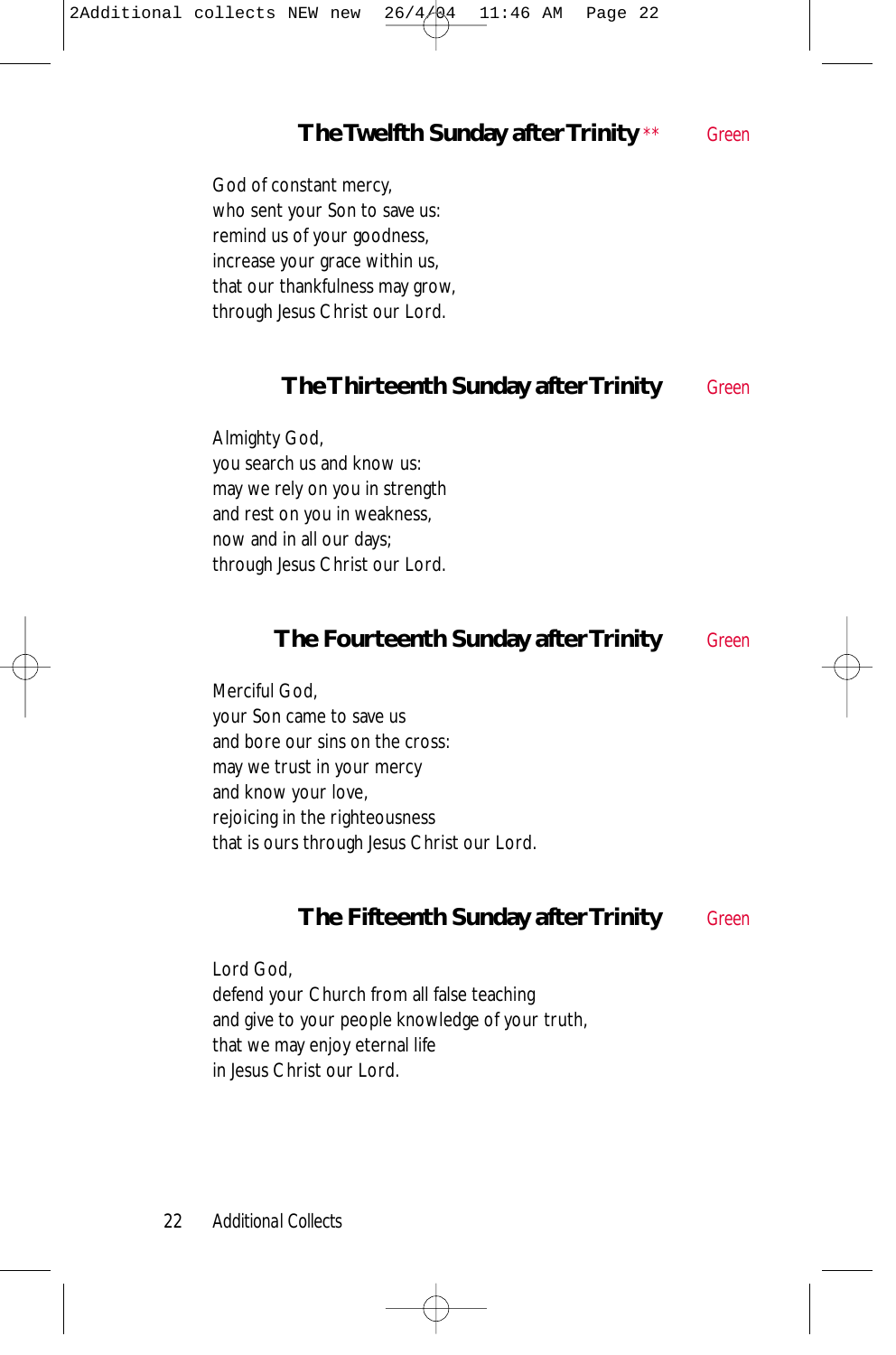#### **The Sixteenth Sunday after Trinity** *Green*

Lord of creation, whose glory is around and within us: open our eyes to your wonders, that we may serve you with reverence and know your peace at our lives' end, through Jesus Christ our Lord.

#### **The Seventeenth Sunday after Trinity** *Green*

Gracious God, you call us to fullness of life: deliver us from unbelief and banish our anxieties with the liberating love of Jesus Christ our Lord.

#### **The Eighteenth Sunday after Trinity** *Green*

God, our judge and saviour, teach us to be open to your truth and to trust in your love, that we may live each day with confidence in the salvation which is given through Jesus Christ our Lord.

#### **The Nineteenth Sunday after Trinity** *Green*

Faithful Lord, whose steadfast love never ceases and whose mercies never come to an end: grant us the grace to trust you and to receive the gifts of your love, new every morning, in Jesus Christ our Lord.

*Ordinary Time* 23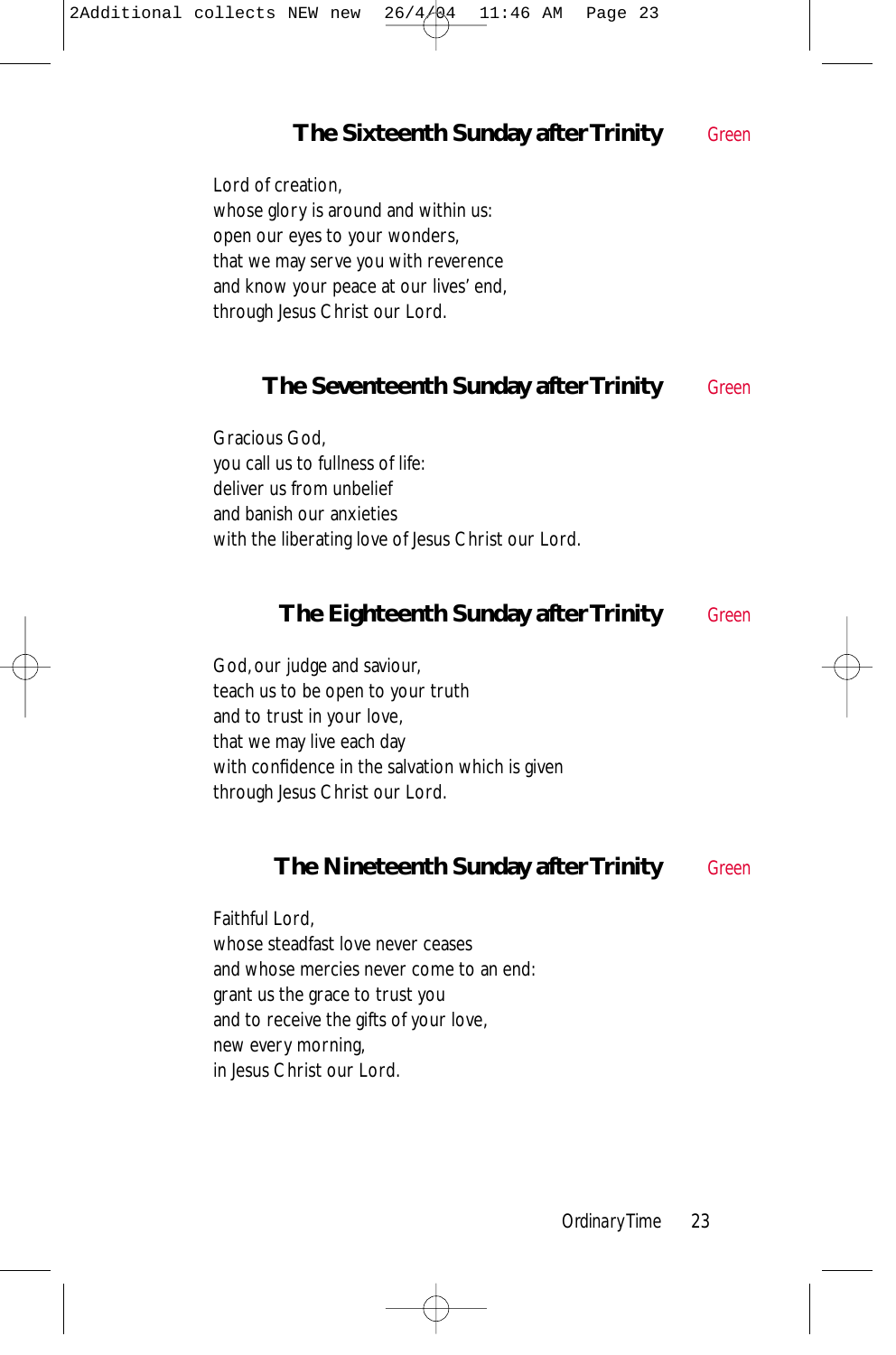### **The Twentieth Sunday after Trinity** *Green*

God, our light and our salvation: illuminate our lives, that we may see your goodness in the land of the living, and looking on your beauty may be changed into the likeness of Jesus Christ our Lord.

#### **The Twenty-first Sunday after Trinity** *Green*

Almighty God, in whose service lies perfect freedom: teach us to obey you with loving hearts and steadfast wills; through Jesus Christ our Lord.

*If there are twenty-three Sundays after Trinity, the provision for the Third Sunday before Lent (page 10) is used on the Twenty-second Sunday after Trinity.*

#### **The Last Sunday after Trinity** *Green*

Merciful God, teach us to be faithful in change and uncertainty, that trusting in your word and obeying your will we may enter the unfailing joy of Jesus Christ our Lord.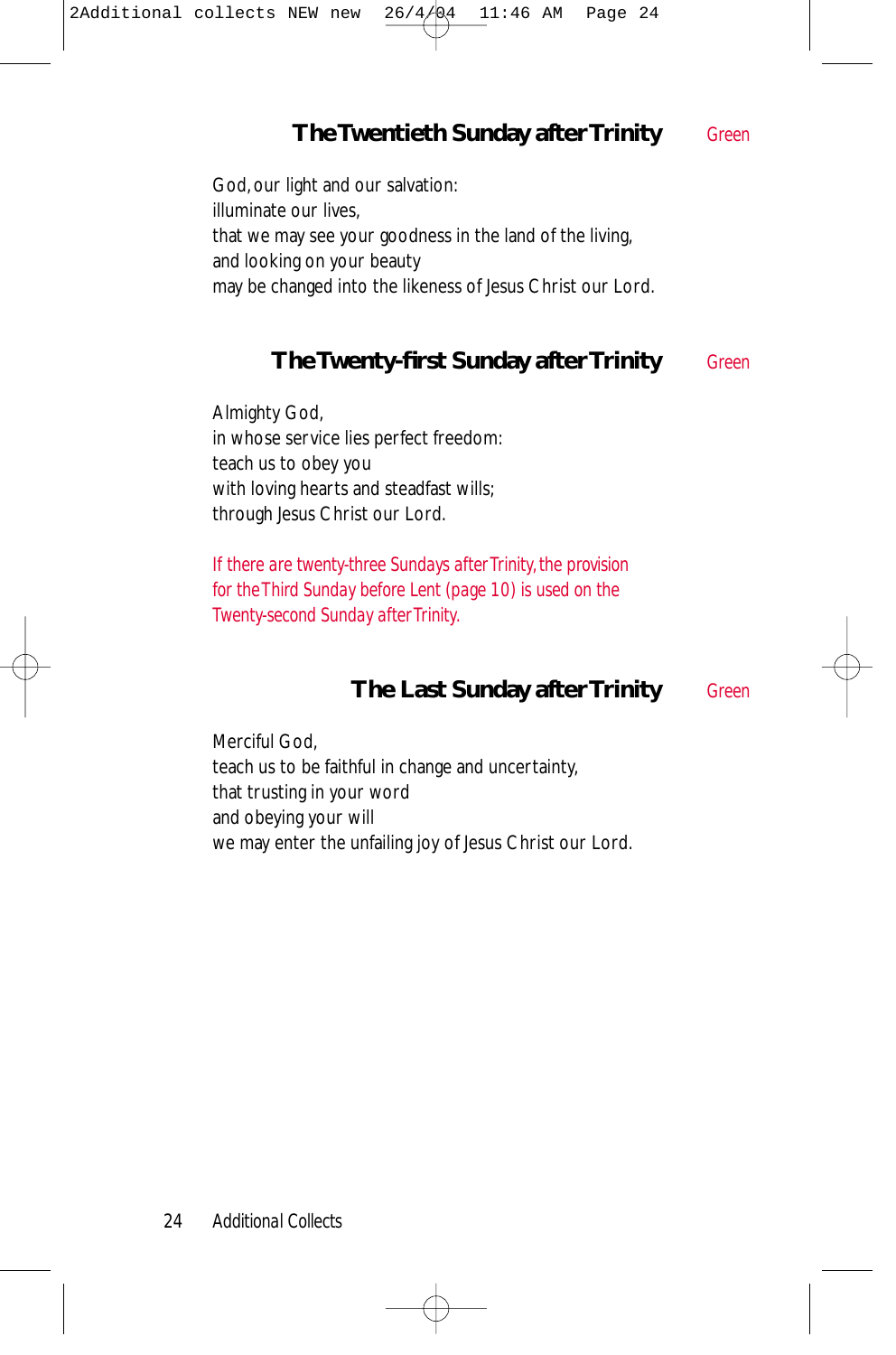God of holiness, your glory is proclaimed in every age: as we rejoice in the faith of your saints, inspire us to follow their example with boldness and joy; through Jesus Christ our Lord.

#### **The Fourth Sunday before Advent** *Red or*

*Green*

God of glory, touch our lips with the fire of your Spirit, that we with all creation may rejoice to sing your praise; through Jesus Christ our Lord.

#### **The Third Sunday before Advent** *\*\* Red or*

*Green*

God, our refuge and strength, bring near the day when wars shall cease and poverty and pain shall end, that earth may know the peace of heaven through Jesus Christ our Lord.

*In years when Remembrance Sunday is observed on the Second Sunday before Advent, the Collect and Post Communion for the Third Sunday before Advent may be used on Remembrance Sunday and the Collect and Post Communion for the Second Sunday before Advent may be used on the Third Sunday before Advent.*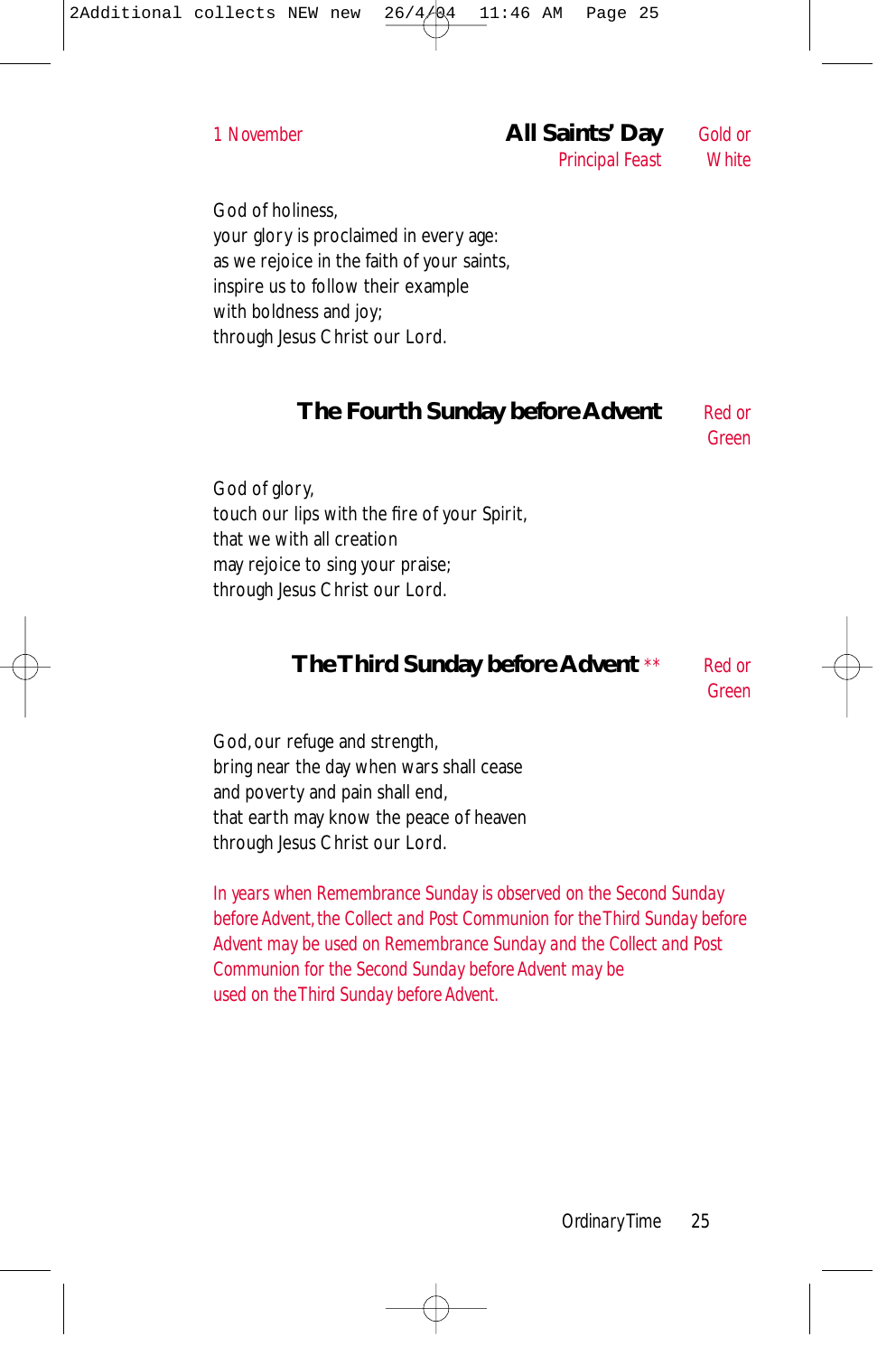#### **The Second Sunday before Advent** *Red or*

*Green*

Heavenly Lord, you long for the world's salvation: stir us from apathy, restrain us from excess and revive in us new hope that all creation will one day be healed in Jesus Christ our Lord.

### **Christ the King** *Red or*

The Sunday next before Advent *White*

God the Father, help us to hear the call of Christ the King and to follow in his service, whose kingdom has no end; for he reigns with you and the Holy Spirit, one God, one glory.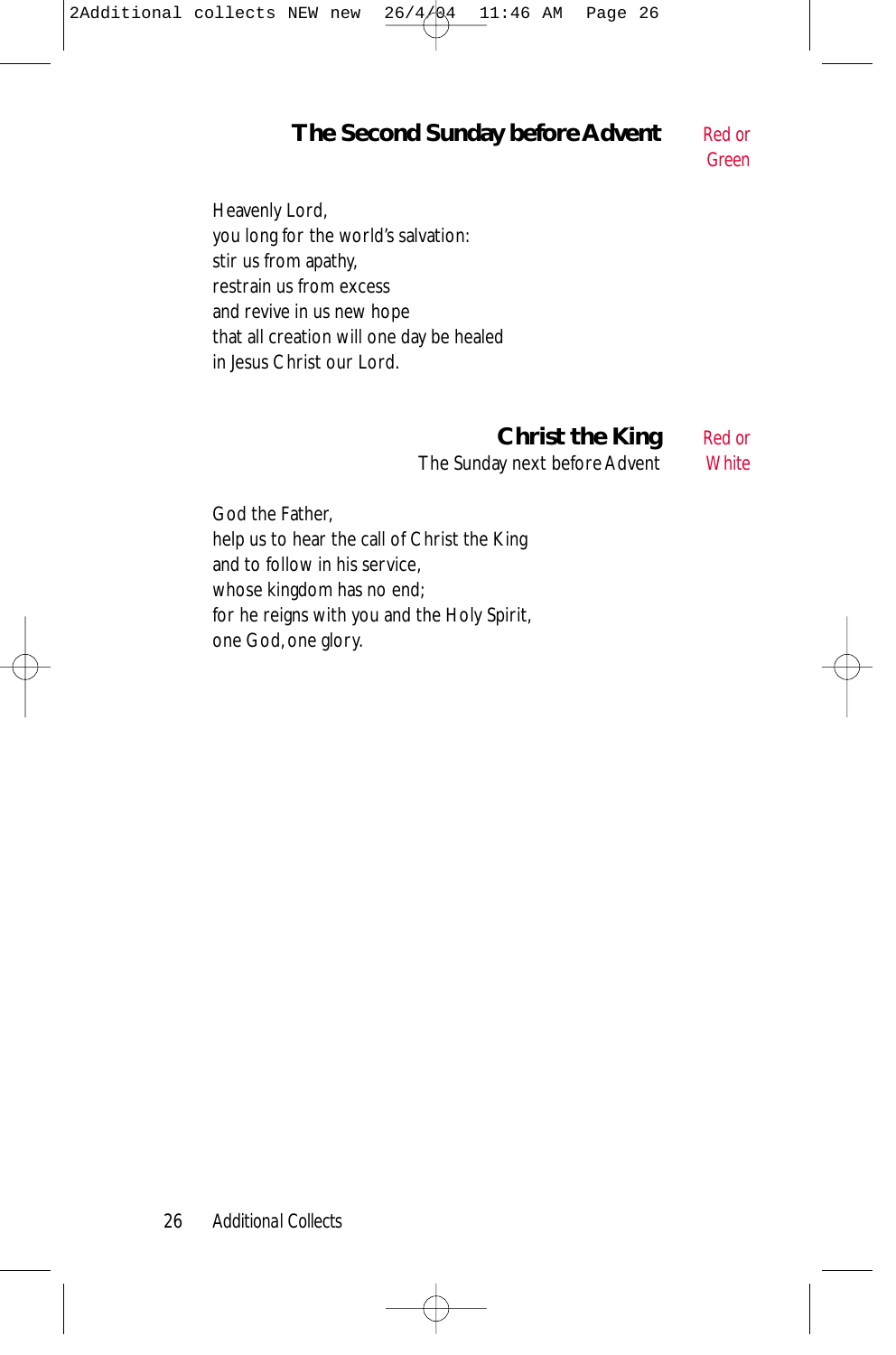

#### **Harvest Thanksgiving** *Green*

*Harvest Thanksgiving may be celebrated on a Sunday and may replace the provision for that day, provided it does not supersede any Principal Feast or Festival.*

Creator God, you made the goodness of the land, the riches of the sea and the rhythm of the seasons; as we thank you for the harvest, may we cherish and respect this planet and its peoples, through Jesus Christ our Lord.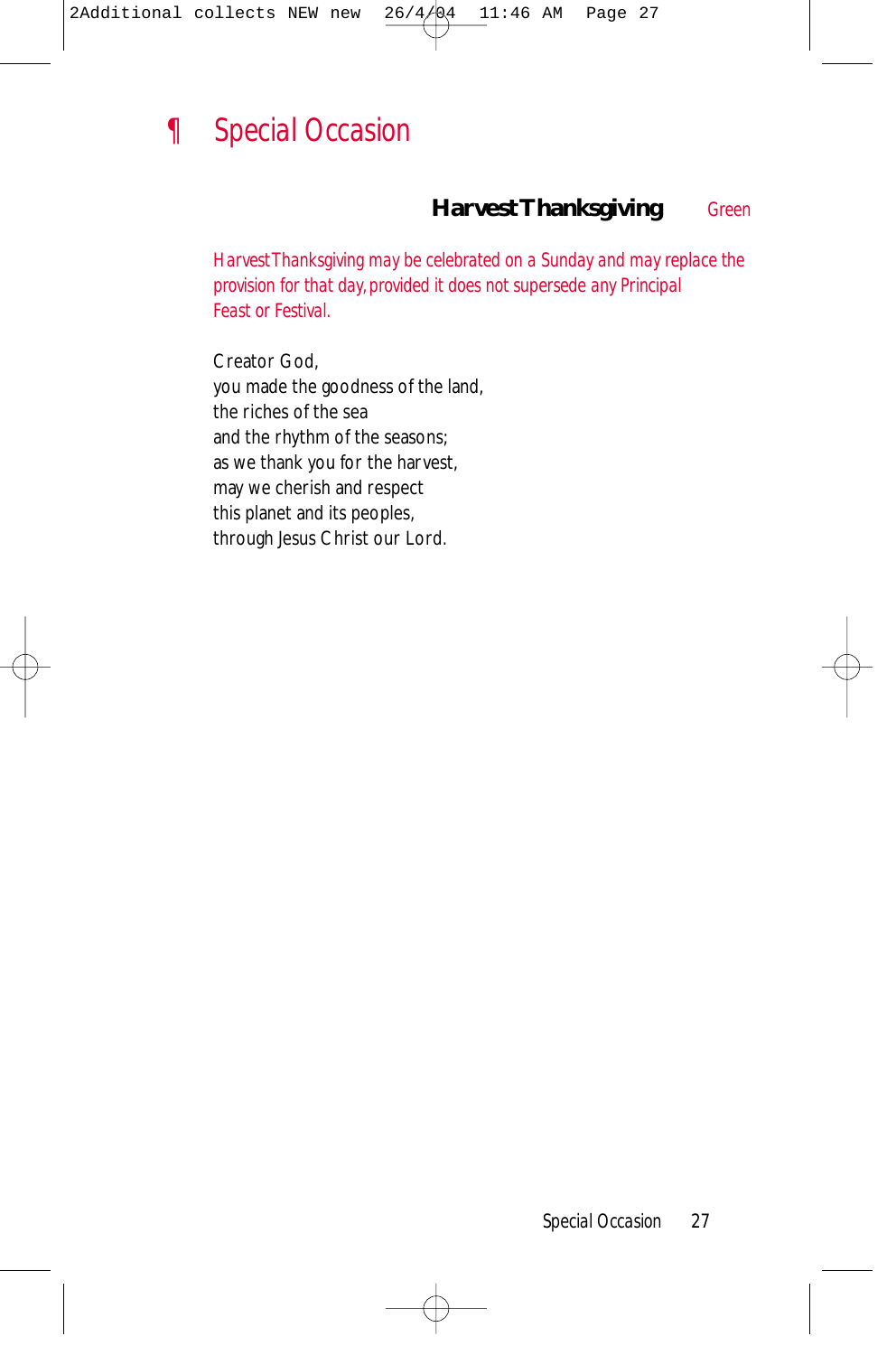# **Authorization**

¶ The Collects in this publication are authorized pursuant to Canon B 2 of the Canons of the Church of England for use until further resolution of the General Synod.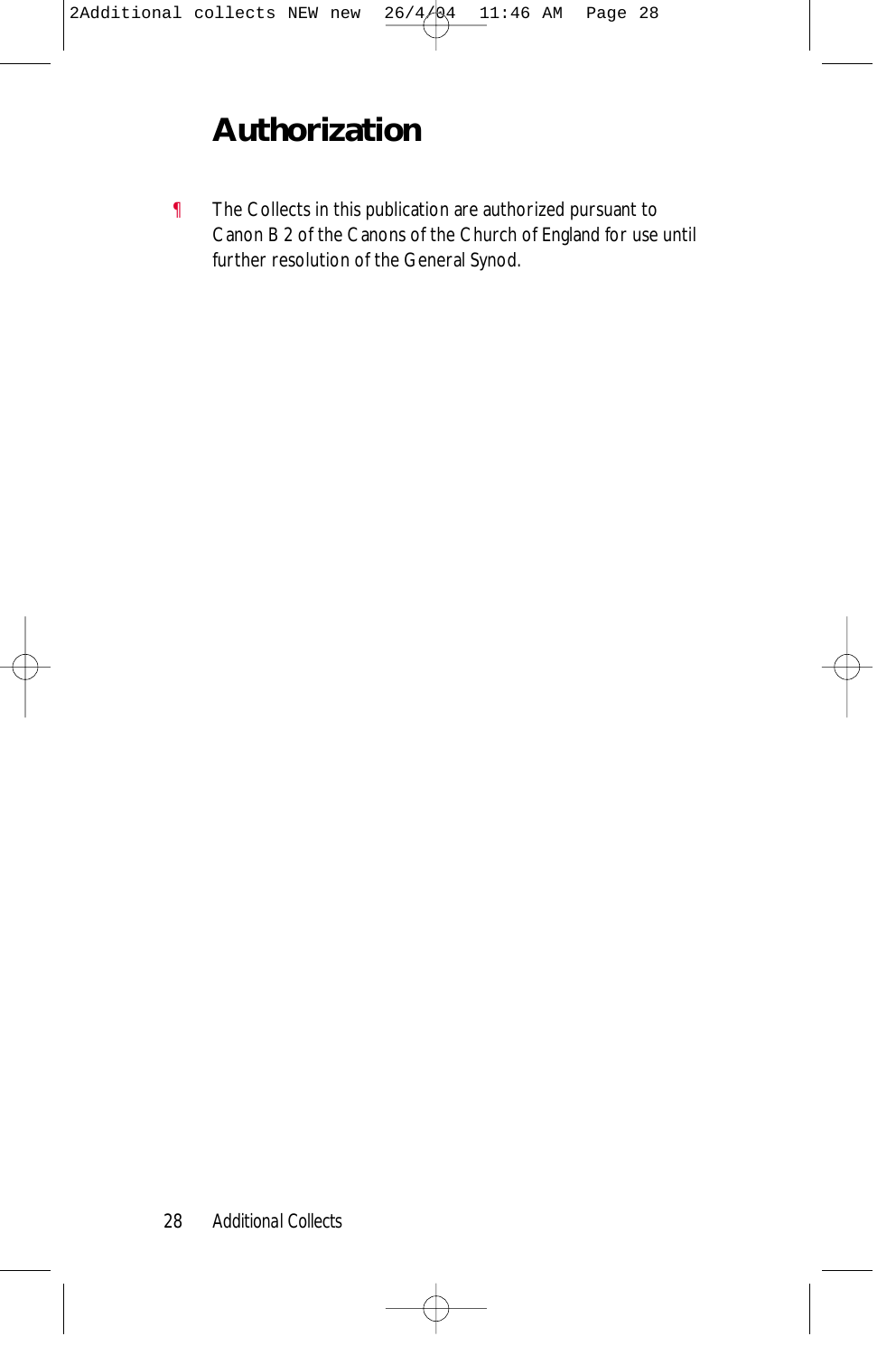# **Copyright Information**

The Archbishops' Council of the Church of England and the other copyright owners and administrators of texts included in *Common Worship: Services and Prayers for the Church of England* have given permission for the use of their material in local reproductions on a non-commercial basis which comply with the conditions for reproductions for local use set out in the Archbishops' Council's booklet, *A Brief Guide to Liturgical Copyright*.This is available from

Church House Bookshop Great Smith Street London SW1P 3BN Telephone: 020 7898 1300/1/2/4/6 Fax: 020 7898 1305 Email: bookshop@c-of-e.org.uk

or from www.cofe.anglican.org/commonworship.A reproduction which meets the conditions stated in that booklet may be made without an application for copyright permission or payment of a fee, but the following copyright acknowledgement must be included:

*Common Worship: Services and Prayers for the Church of England*, material from which is included in this service, is copyright © The Archbishops' Council 2000.

Permission must be obtained in advance for any reproduction which does not comply with the conditions set out in *A Brief Guide to Liturgical Copyright*.Applications for permission should be addressed to:

The Copyright Administrator The Archbishops' Council Church House Great Smith Street London SW1P 3NZ Telephone: 020 7898 1451 Fax: 020 7898 1449 Email: copyright@c-of-e.org.uk